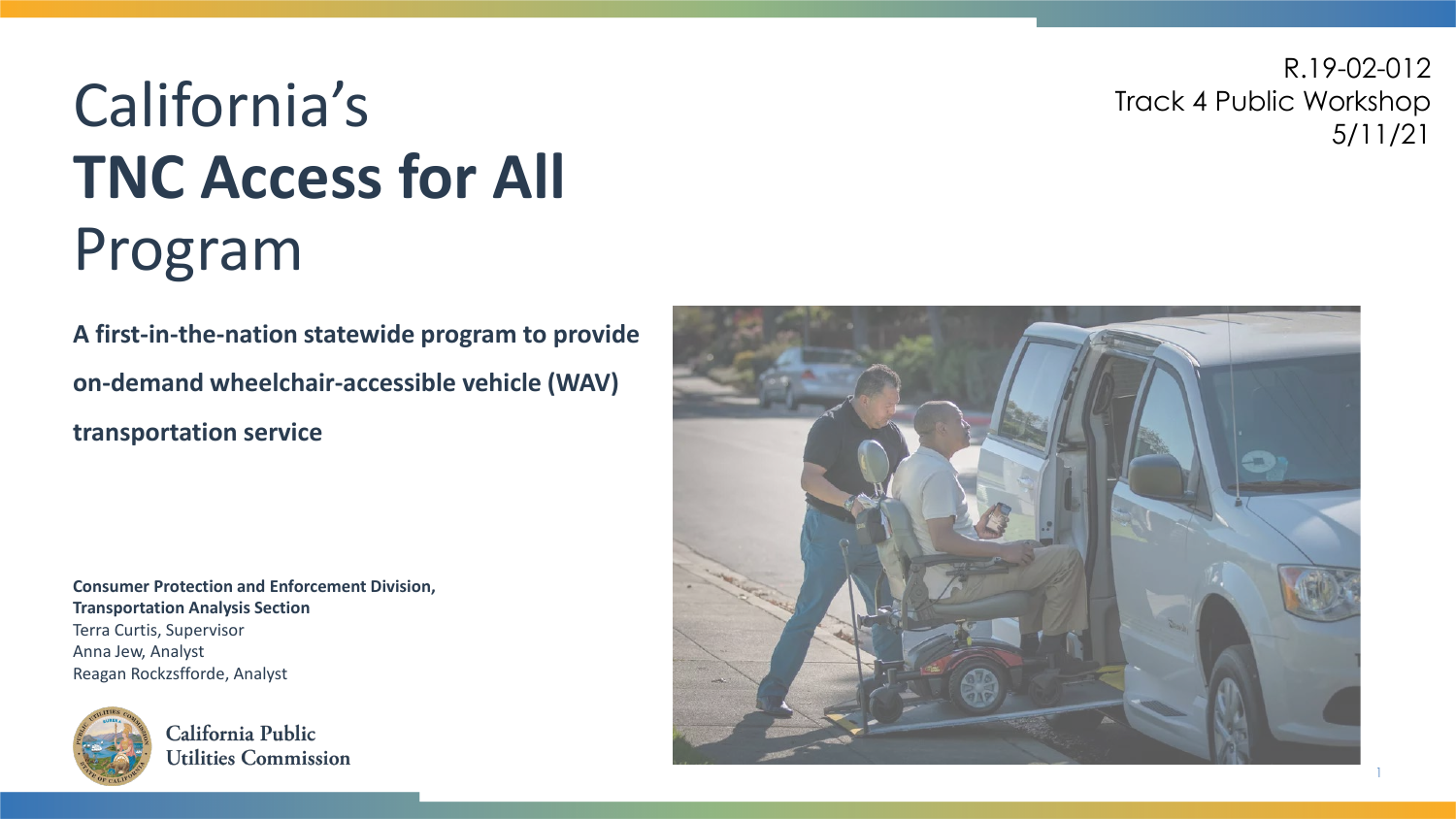### **Housekeeping**

- **The purpose of the workshop is to discuss the remaining issues in this proceeding and gain understanding of parties' proposals.**
- **Please save questions for the end. Audio will be opened for "Q&A", "Open Discussion" and "Public Comment" portions of the agenda and will be on mute during presentations.**
- **Staff will monitor the chat box. If you cannot use the chat box or raise hand feature and need assistance during the workshop, please contact [tncaccess@cpuc.ca.gov.](mailto:tncaccess@cpuc.ca.gov) Please let us know if you cannot hear us or see the slides anytime during the presentation.**
- **This WebEx meeting is being recorded. All presentations and the recording will be posted on the CPUC website after the workshop: <https://www.cpuc.ca.gov/tncaccess/>**
- **Closed captioning is available for this meeting. To enable/disable this feature, simply click on the "cc" at the bottom left of the screen (blue font = on, black font = off).**
	- Or to completely disable this feature, select "Turn off Webex Assistant" or "Hide Captions and **Highlights" by clicking on the robot.**
- California Public Utilities Commission • **If you have any additional questions after the workshop, please contact [TNCAccess@cpuc.ca.gov](mailto:TNCAccess@cpuc.ca.gov)**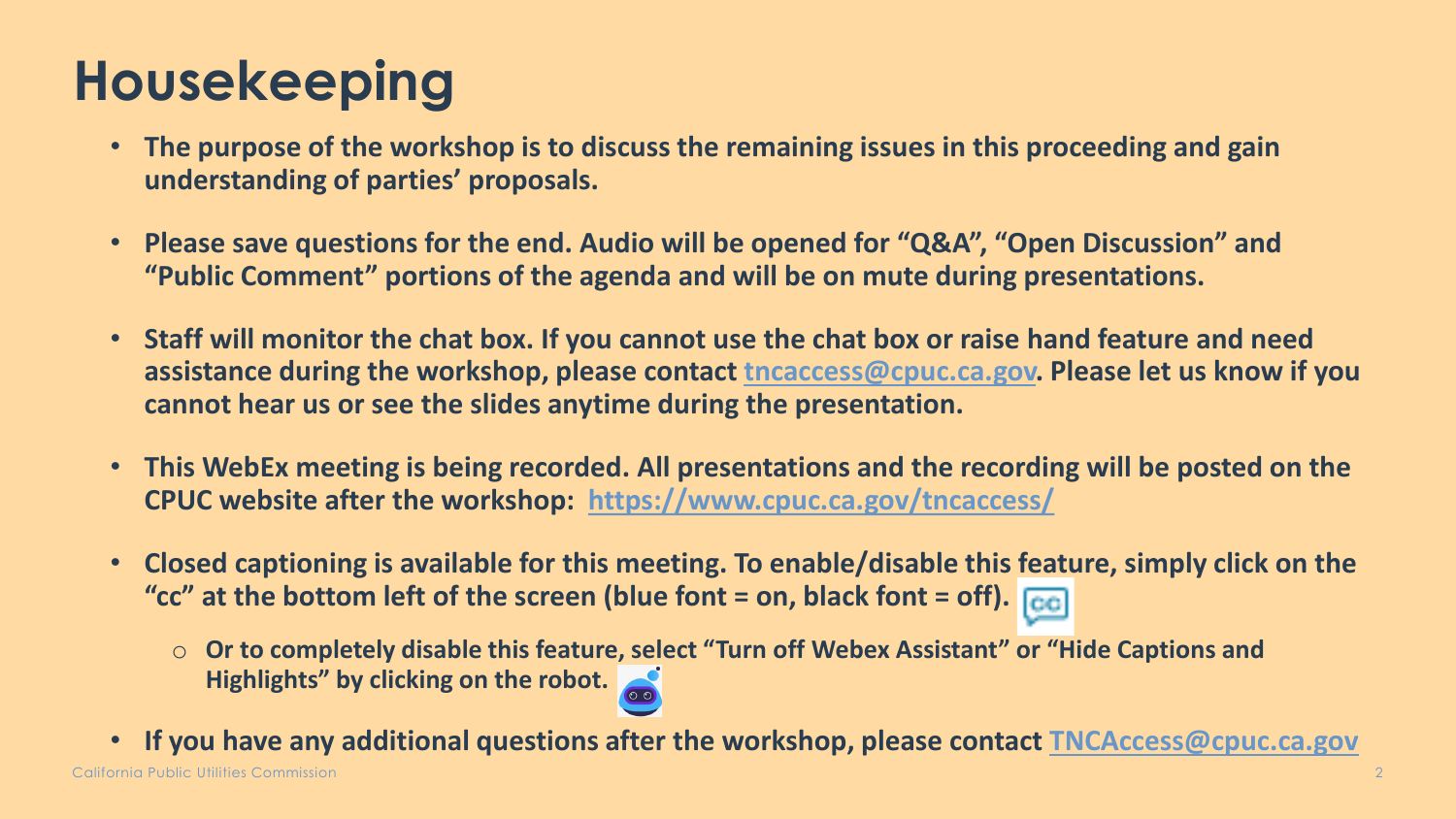### **Agenda**

- 10:00 10:10AM Welcome and Introductions (10 minutes)
- 10:10 10:30AM Overview of CPED Staff Proposal (20 minutes)
- 10:30 11:30AM Presentation from Parties (1 hour)
- 11:30 12:30PM Presentation Q&A (1 hour)
- 12:30 1:00PM Lunch Break (30 minutes)
- 1:00 2:00PM Transportation Network Company Offset Requirements (1 hour)
- 2:00 3:00PM Access Fund Disbursements (1 hour)
- 3:00 3:10PM Break (10 minutes)
- 3:10 3:40PM Additional TNC Accessibility Issues (30 minutes)
- 3:40 4:00PM Yearly Benchmarks (30 minutes)
- 4:00 4:30PM Open Public Comment (30 minutes)
- 4:30 PM End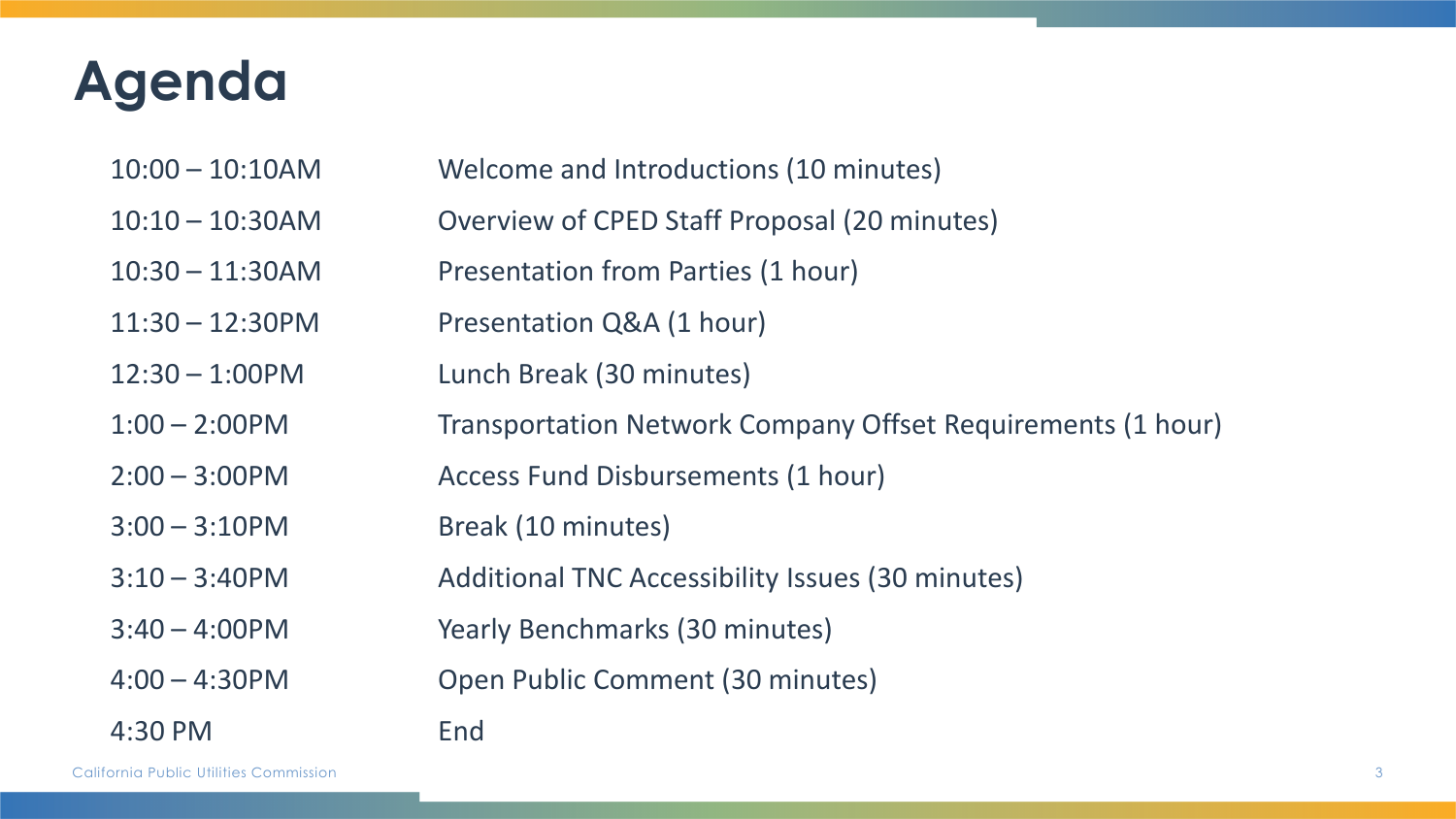# **Opening Remarks**

Commissioner Rechtschaffen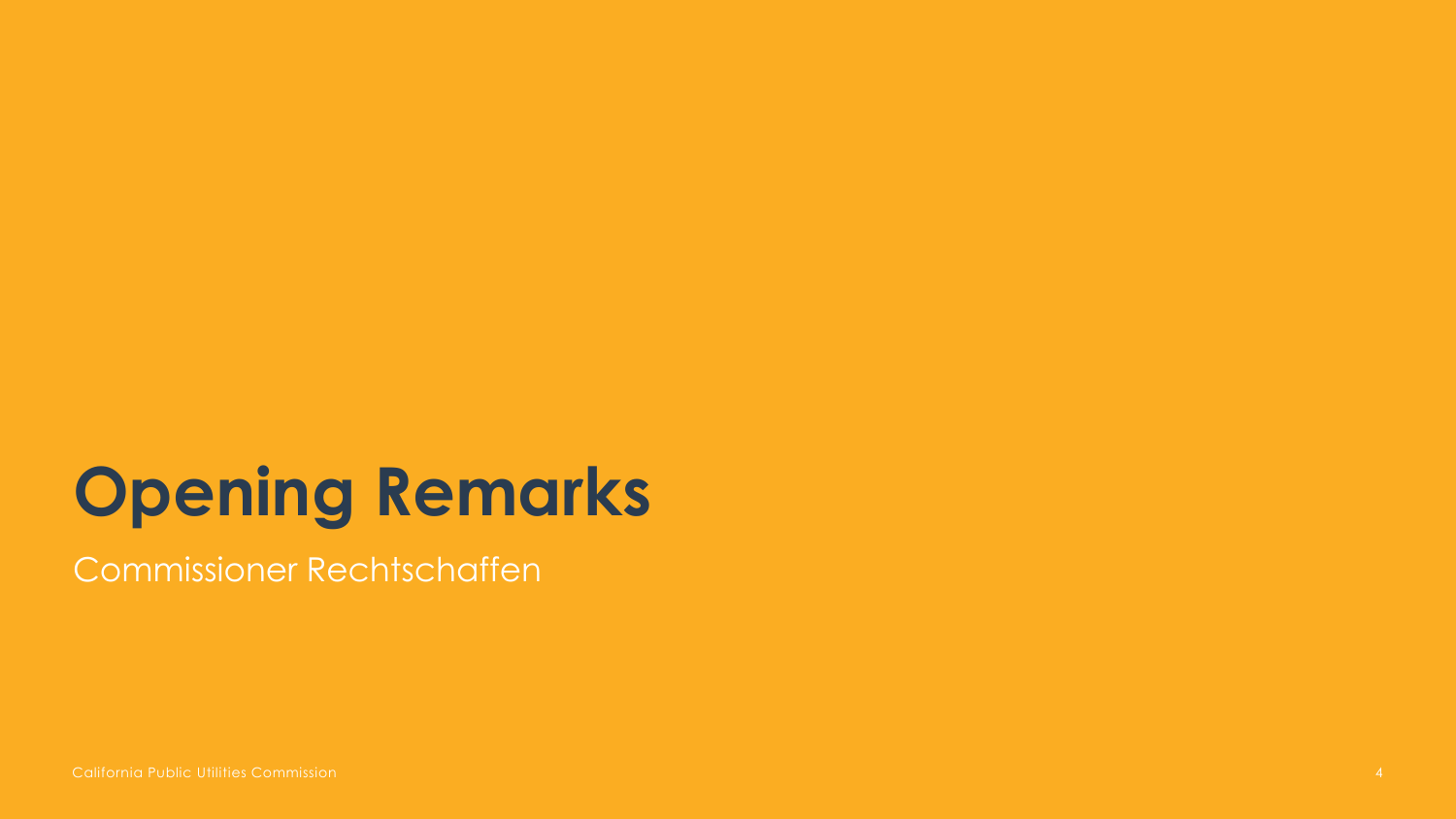# **Staff Proposals**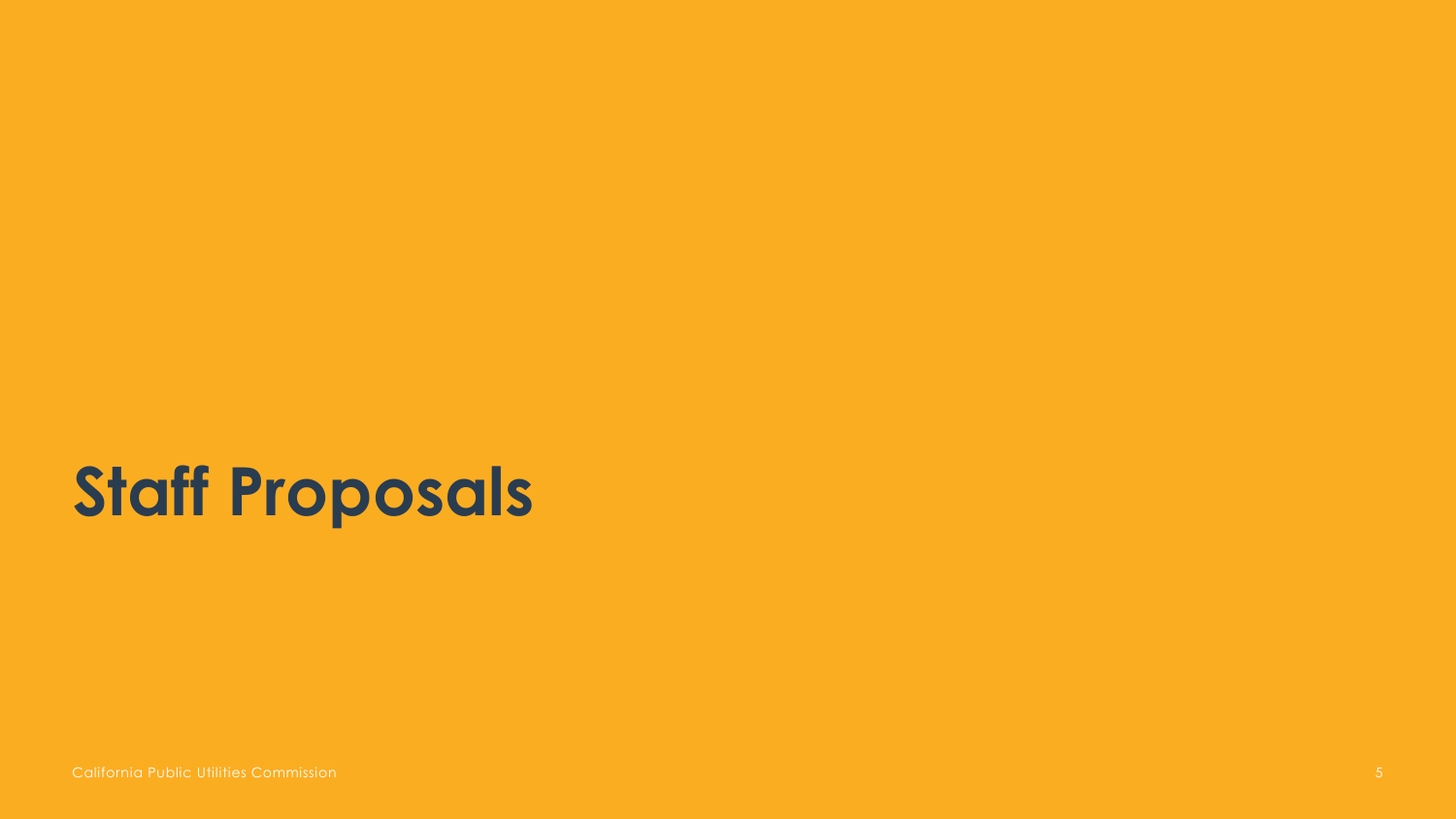### **Staff Proposals**

- **1(a). Offset Time Standard (pp. 3-5 of Staff Proposal)**
- **1(c). Trip Completion Standard (pp. 5-8)**
- **1(d). Approaching 100% Completion Rate or Offset Time Standard (p. 8)**
- **1(e). Clarification on Passenger Fares (p. 9)**
- **2(a). Non-Regulated Carriers (pp. 10-12)**
- **2(b). Exception for Smaller TNCs (p. 12)**
- **2(c). TNC as Access Providers (pp. 12-13)**
- **3(a). Additional Accessibility Issues (pp. 13-14)**
- **4(a). Community WAV Demand (p. 14)**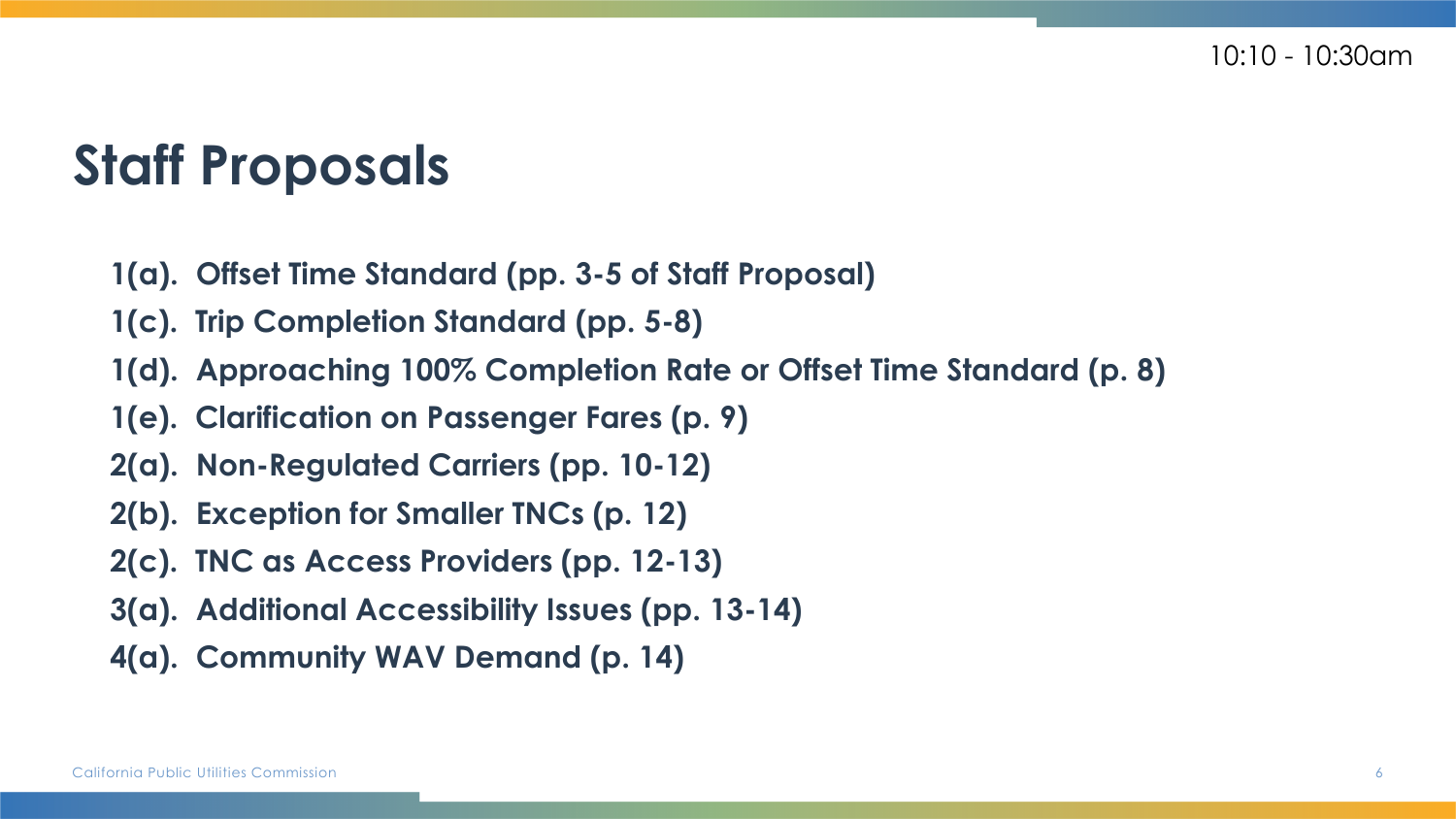## **Staff Proposal (1(a))**

#### **Response Time Benchmarks and Offset Time Standard**

#### *In consideration of CPED's report, what modifications should be made to the interim standards?*

- Delay establishing interim standards WAV Response Time Benchmarks and Offset Time Standard until more data is provided.
- Require TNCs to provide additional data to inform development of modifications to the benchmarks or standard and to inform the 2024 Legislative Report.
- Authorize CPED staff to adjust the interim standards through a Commission Resolution as more information becomes available.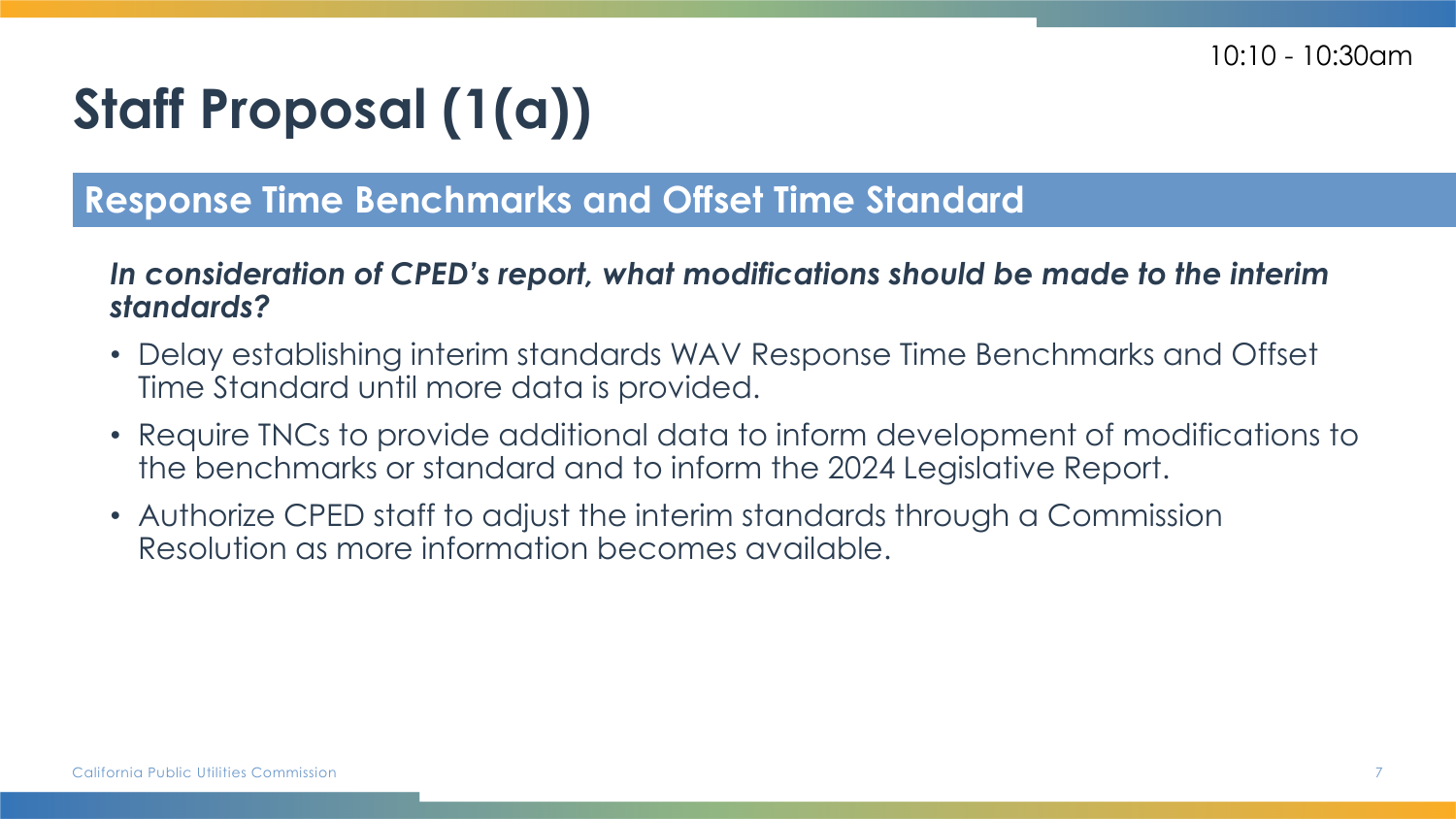## **Staff Proposal (1(c))**

#### **Trip Completion Standard**

*Should the Trip Completion Standard be modified to include a minimum baseline percentage or increasing benchmarks? Should the Trip Completion Standard take into account the Response Time Standards, and if so, how?*

- Base any modification(s) to the Trip Completion Standard on the following framework:
	- Establish Trip Completion rate goals for 2026 and set increasing benchmarks over time to achieve those goals.
	- Establish Trip Completion Standard benchmarks by county groups, similar to the Offset Time Standard, with an increasing percentage over time.
	- Monitor cost per trip over time to most effectively meet the goals of SB 1376.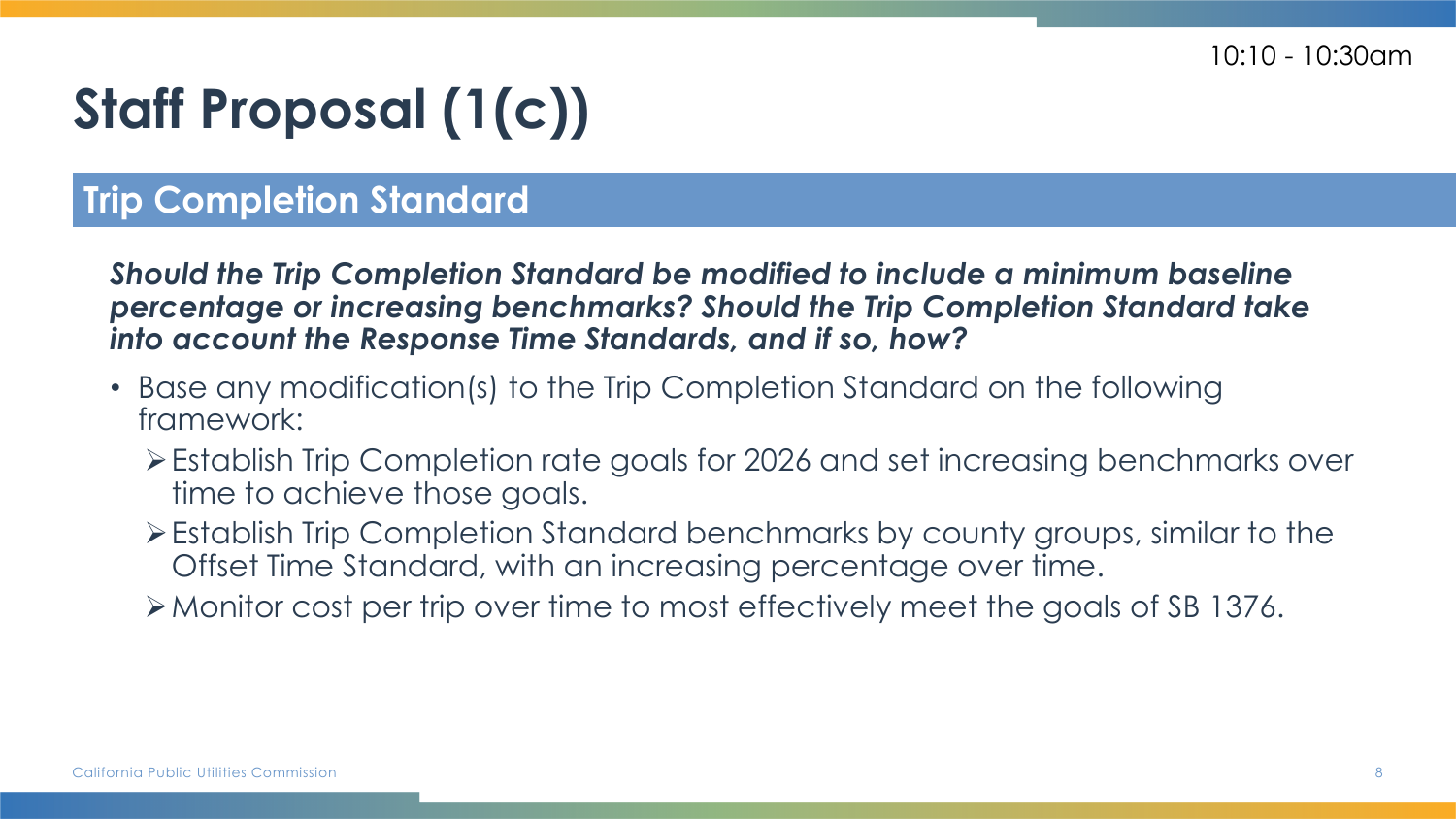## **Staff Proposal (1(d))**

#### **Approaching 100% Completion Rate or Offset Time Standard**

#### *How should the Commission evaluate these requirements if a TNC approaches or reaches a 100% trip completion rate?*

- Allow a TNC to qualify for an offset regardless of whether it demonstrates improvement over the previous quarter so long as its Trip Completion Rate/Offset Time Standard is either:
	- $\triangleright$  At least 90%; or
	- A percentage higher than the same metric for non-WAV service in that county. To demonstrate this, in its Offset Request, TNCs should report non-WAV trip completion rates and response times in the same format as for WAV trips for that county and quarter.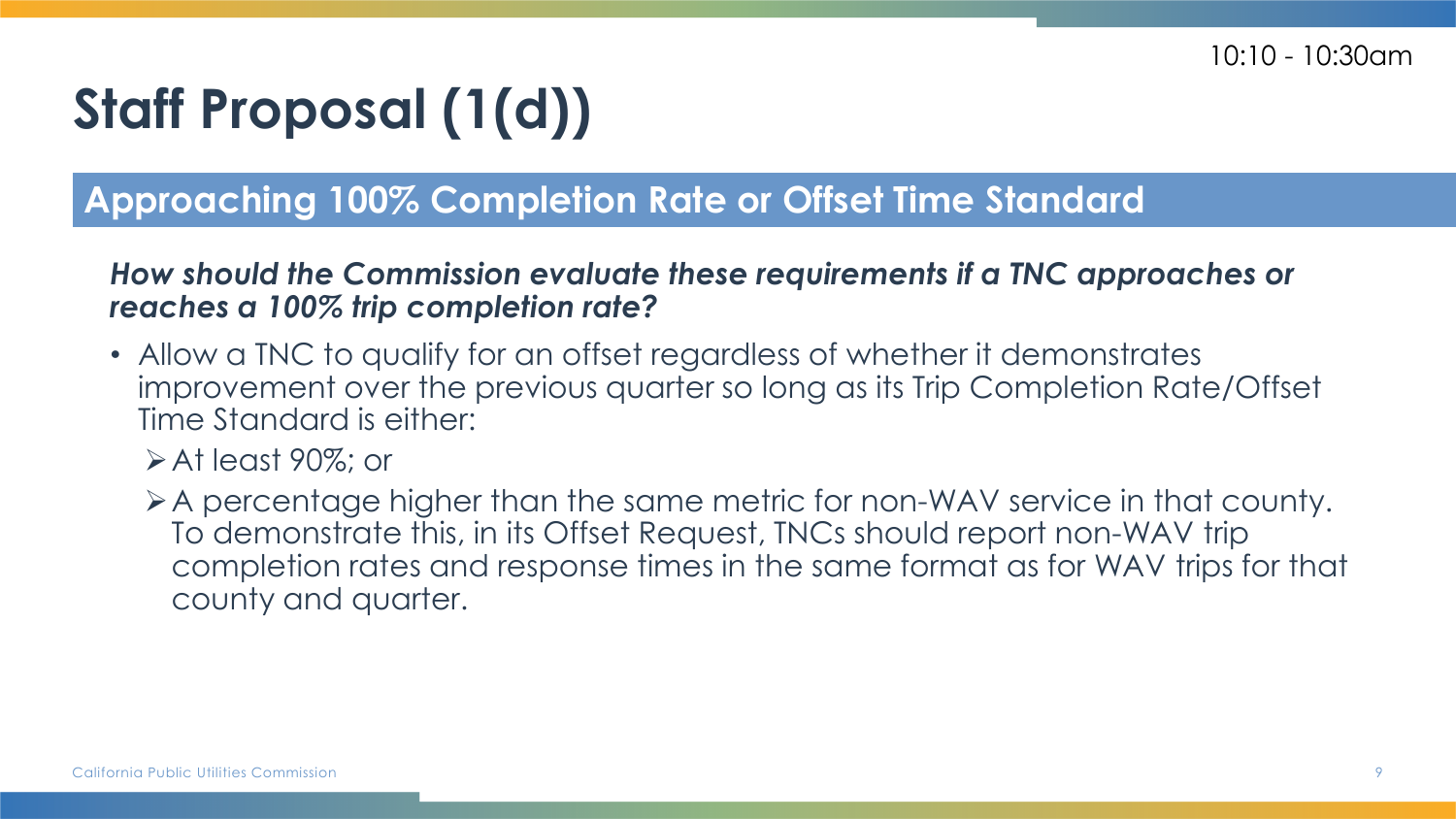## **Staff Proposal (1(e))**

#### **Clarification on Passenger Fares**

*What clarifications, if any, should be made with respect to the exclusion of passenger fares from eligible offset expenses?* 

• Affirm that fares are excluded from eligible offset expenses and ask for more information on the construction of fares.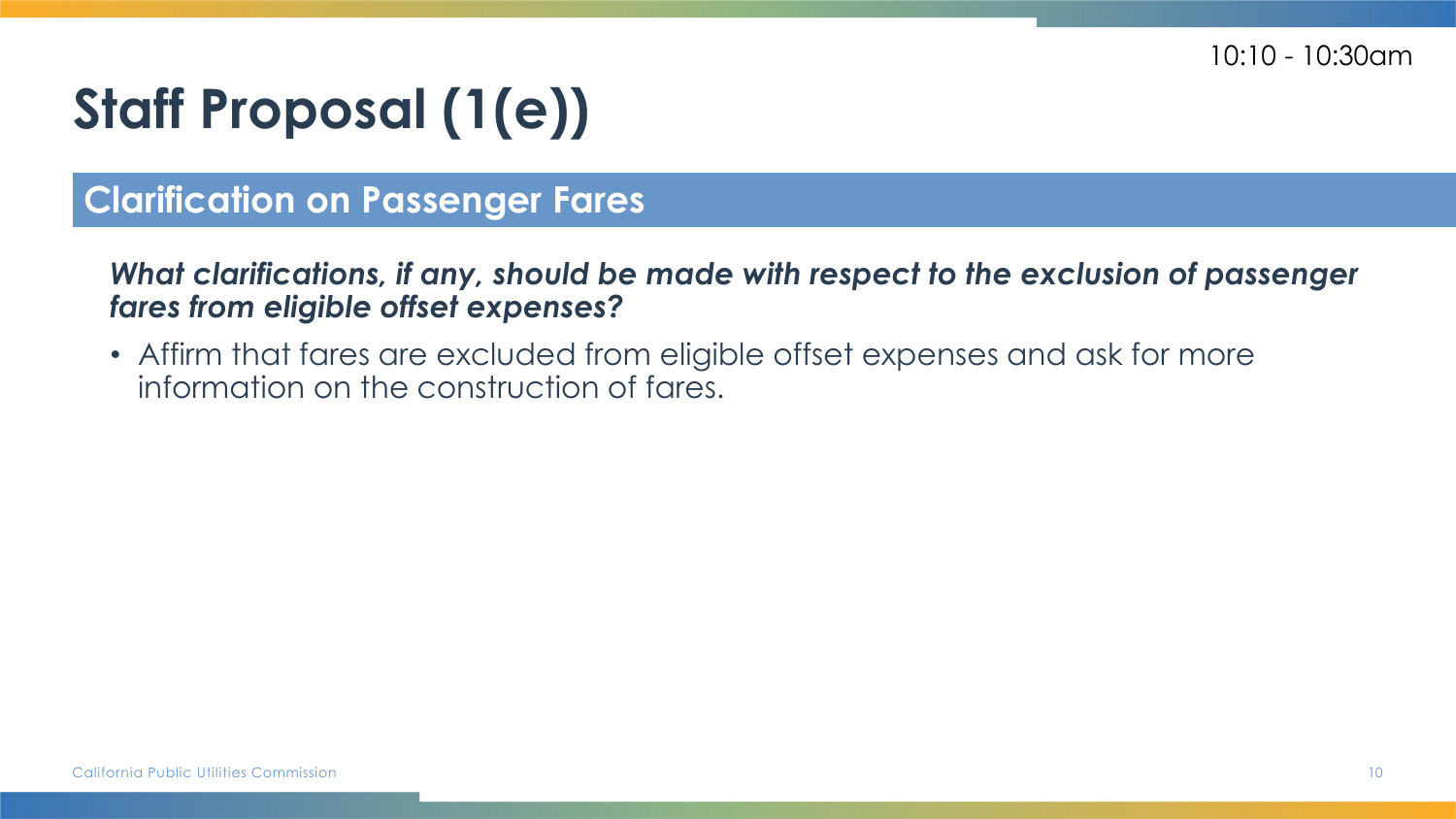## **Staff Proposal (2(a))**

#### **Non-Regulated Carriers**

*How can the Commission ensure that non-Commission jurisdictional transportation carriers demonstrate compliance with safety requirements akin to the requirements for a charter-party (TCP) permit?*

- Adjust the Access Provider eligibility requirement to allow the following to serve as Access Providers:
	- $\geq$  (1) transportation carriers that hold a Commission-issued permit and
	- $\geq$  (2) transportation carriers that do not hold a Commission-issued permit as long as they demonstrate they would be operating within the Access for All Program with comparable insurance, driver, and passenger safety protocols to the Commission-issued permitting requirements.
		- Carriers that do not have a TCP permit must provide documentation of the following: Background checks; Insurance; Driver Training; Controlled substance and alcohol testing; Secretary of State registration; Motor Carrier Profile with CHP and Inspection.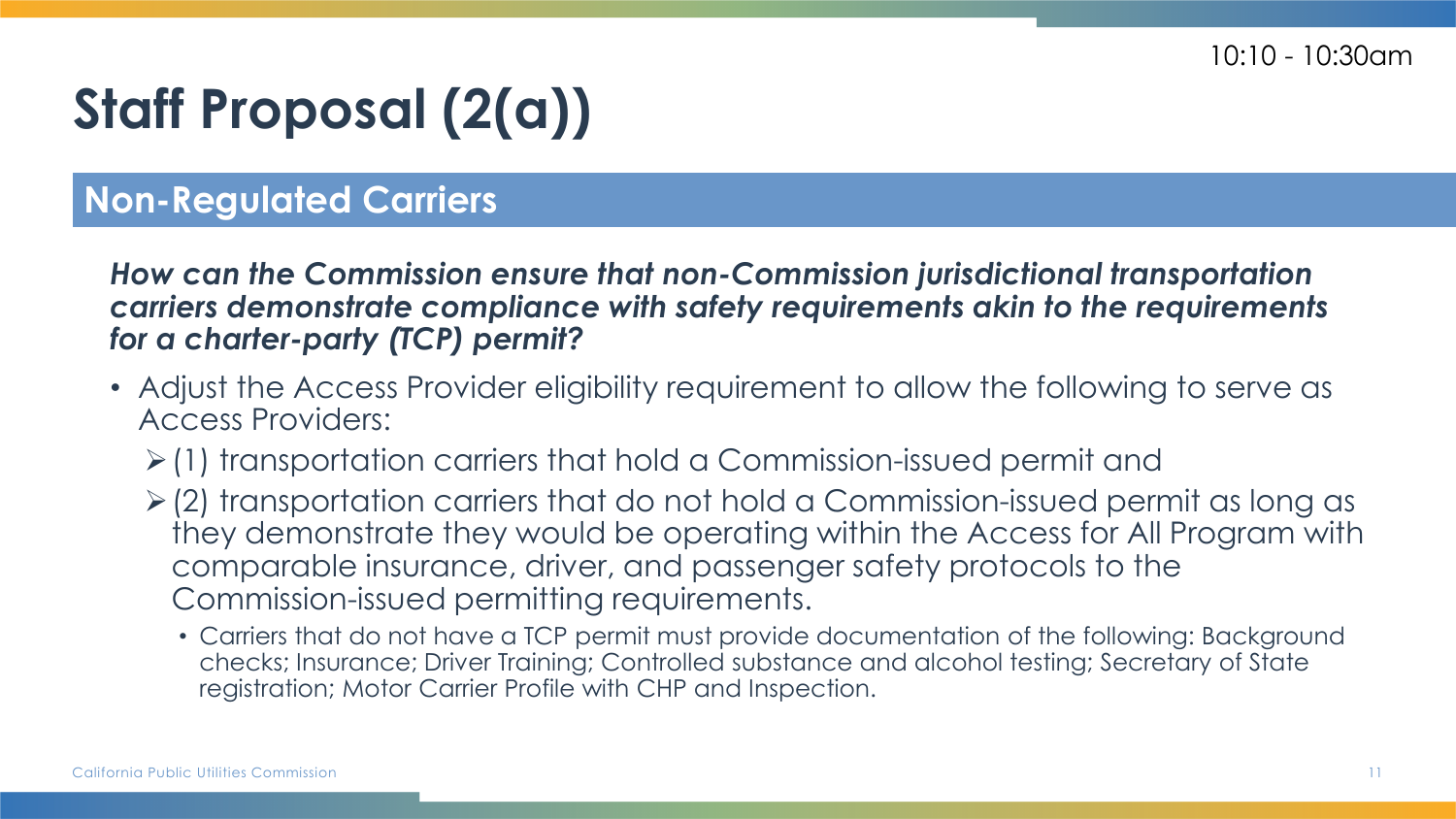## **Staff Proposal (2(b))**

#### **Exception for Smaller TNCs**

*Should an Access Provider "exception" be made for smaller TNCs that provide WAV services in a geographic area but do not meet the requirements for an offset or an exemption? If so, how should a "smaller TNC" be defined? How should a TNC demonstrate eligibility?*

• All TNCs should meet the same set of requirements and no exception should be made for smaller TNCs.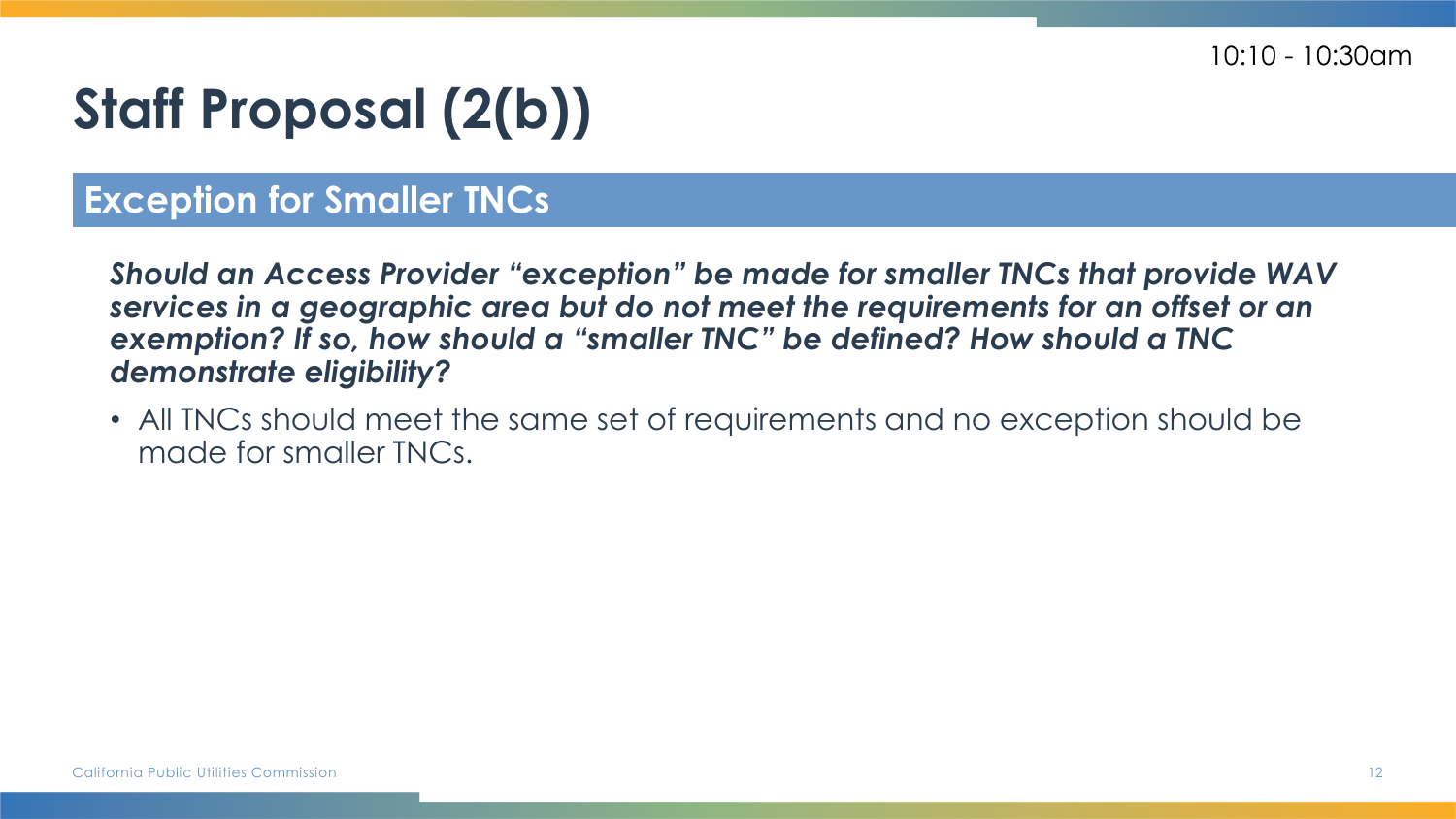## **Staff Proposal (2(c))**

#### **TNC as Access Providers**

*Should the requirement be modified so that a TNC that was previously providing WAV service in a geographic area cannot stop providing WAV service in that area in order to apply as an Access Provider? What modification should be adopted?*

• Lacking evidence that there is a high probability of abuse of this rule, CPED recommends no change to the current rules.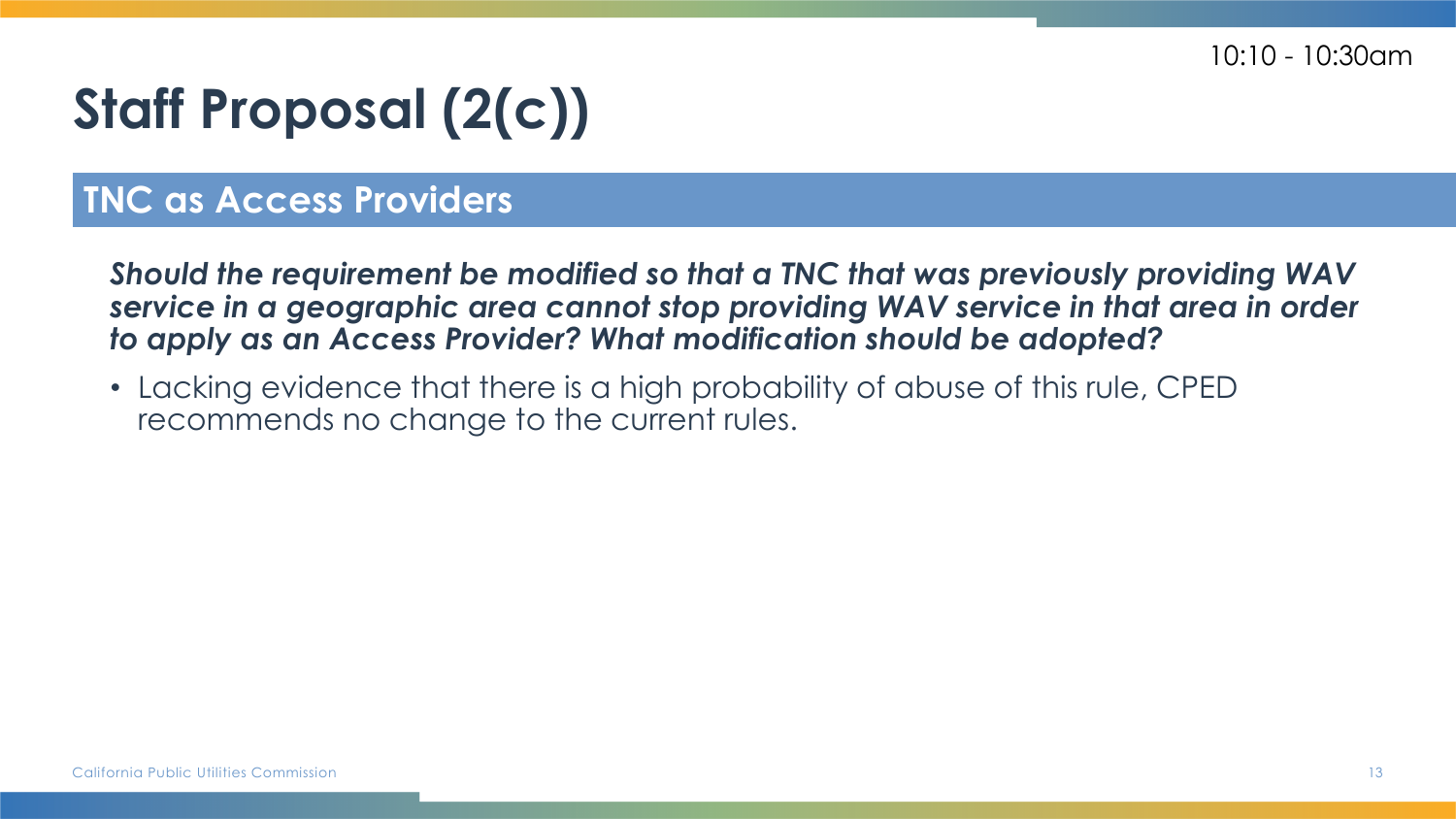## **Staff Proposal (3(a))**

#### **Additional Accessibility Issues**

*What issues, if any, should be addressed related to the accessibility needs of people*  with disabilities who do not require WAVs, including but not limited to, the needs of *persons with hearing or vision impairments, person who require the assistance of service animals, and/or ambulatory persons with disabilities?*

• Consider additional accessibility issues in a separate proceeding such that accessibility may be considered in its broader context.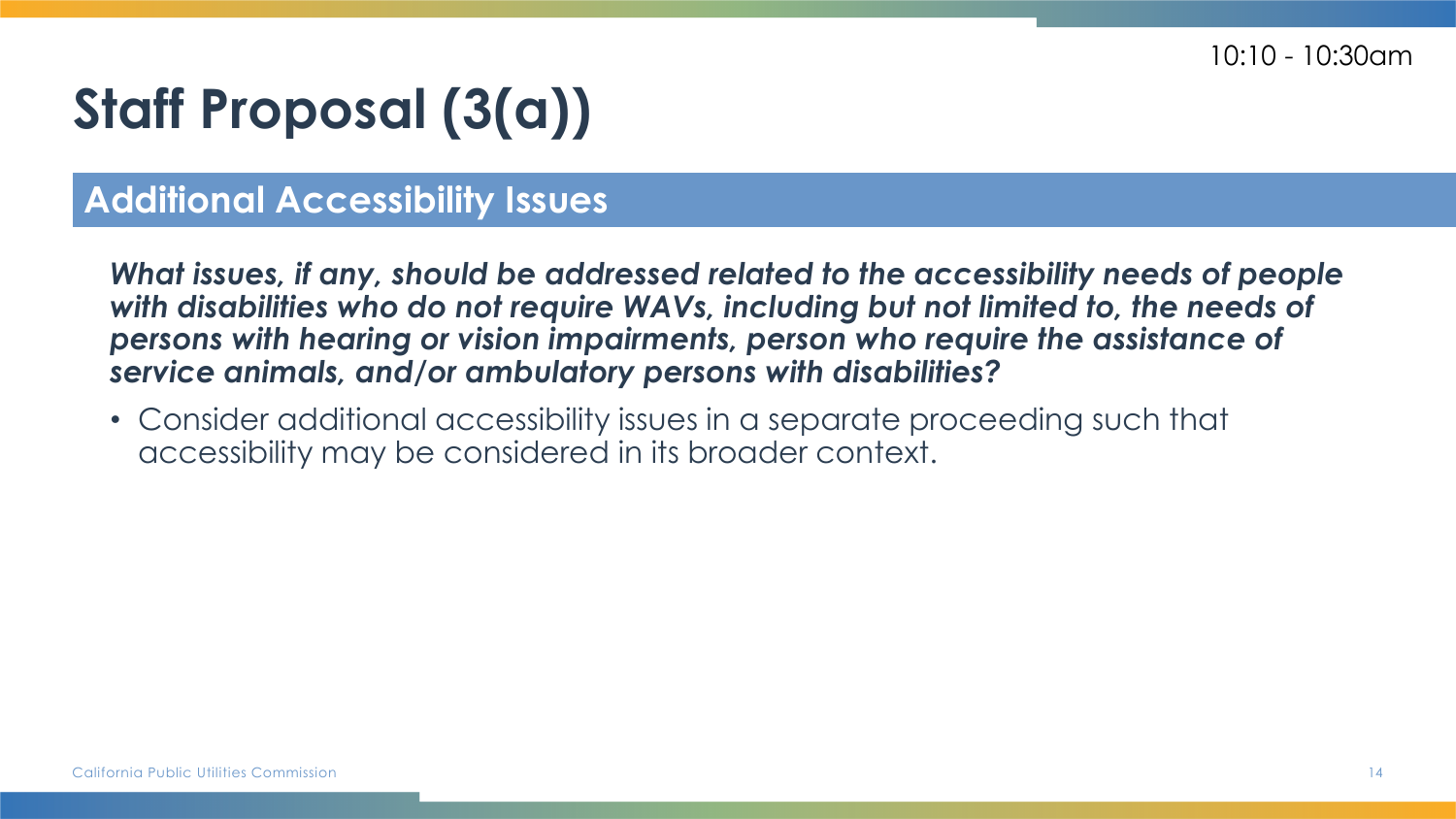## **Staff Proposal (4(a))**

#### **Community WAV Demand**

*As provided in Public Utilities Code* § *5440.5(a)(1)(J), yearly benchmarks shall include the "number of users requesting rides versus community WAV demand for each geographic area." How should "community WAV demand" be determined and defined?*

• Adopt a defined and quantifiable metric to analyze "number of users requesting rides versus community WAV demand for each geographic area" in Track 4.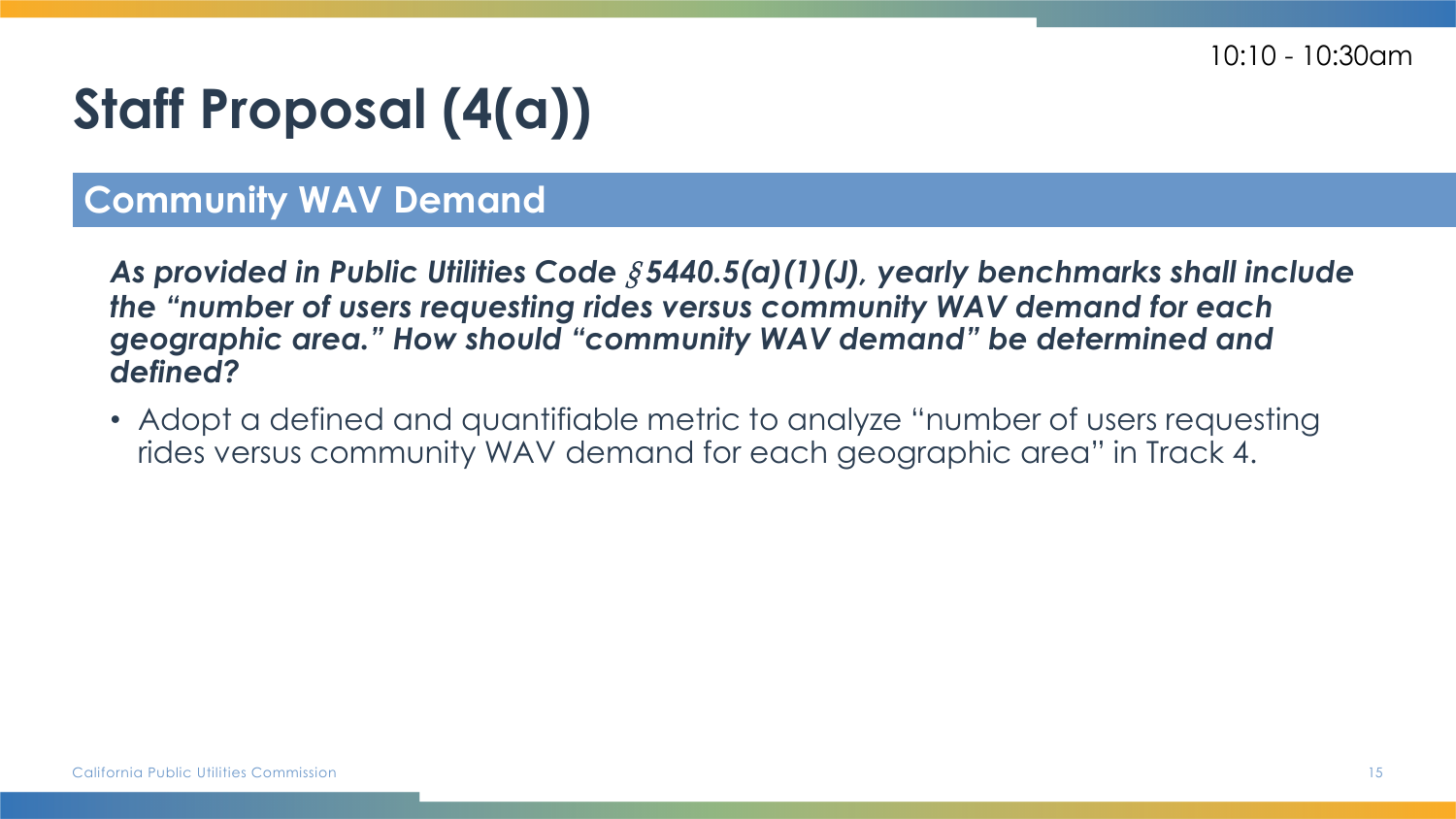## **Presentations from Parties**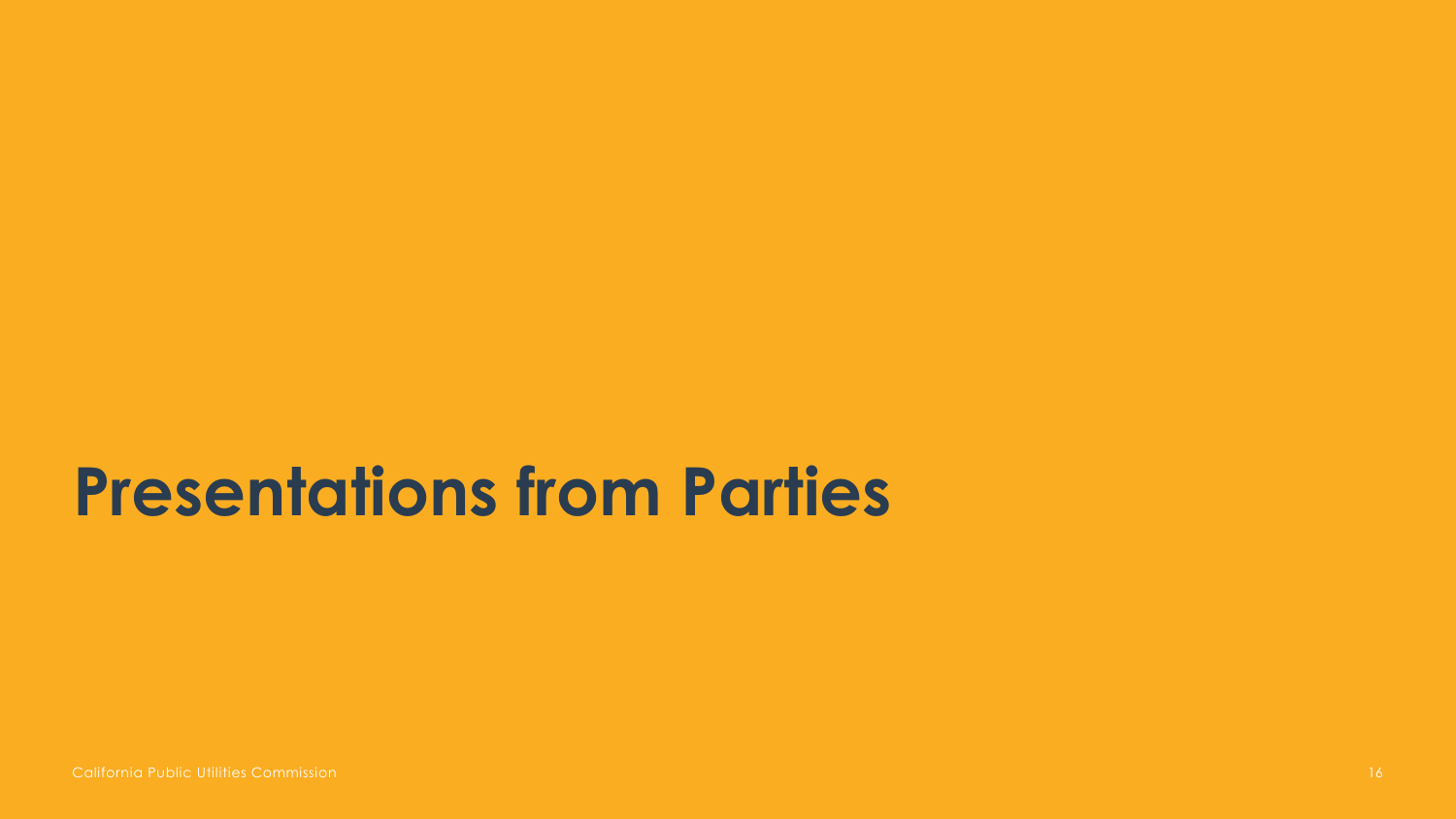### **Presenters (5-7 mins each)**

|         | <b>Agency</b>                                         | <b>Speaker</b>                                                          |
|---------|-------------------------------------------------------|-------------------------------------------------------------------------|
| $\cdot$ | Disability Rights California                          | Autumn Elliot                                                           |
|         | 2. Disability Rights Education & Defense Fund (DREDF) | <b>Marilyn Golden</b>                                                   |
|         | 3. Center for Accessible Technology                   | Melissa Kasnitz                                                         |
|         | 4. San Francisco                                      | Nicole Bohn (SFMOD)<br>Joe Castiglione (SFCTA)<br>Erin McAuliff (SFMTA) |
|         | 5. San Francisco Taxi Workers Alliance (SFTWA)        | <b>Mark Gruberg</b>                                                     |
|         | 6. Lyft                                               | Izzy Gerundio<br>Richard Zhou                                           |
|         | 7. Uber                                               | Chris Pangilinan<br><b>Connor Fagent</b><br>Tim Myers                   |
| 8.      | Via                                                   | Aparna Paladugu<br>Caitlin Brady                                        |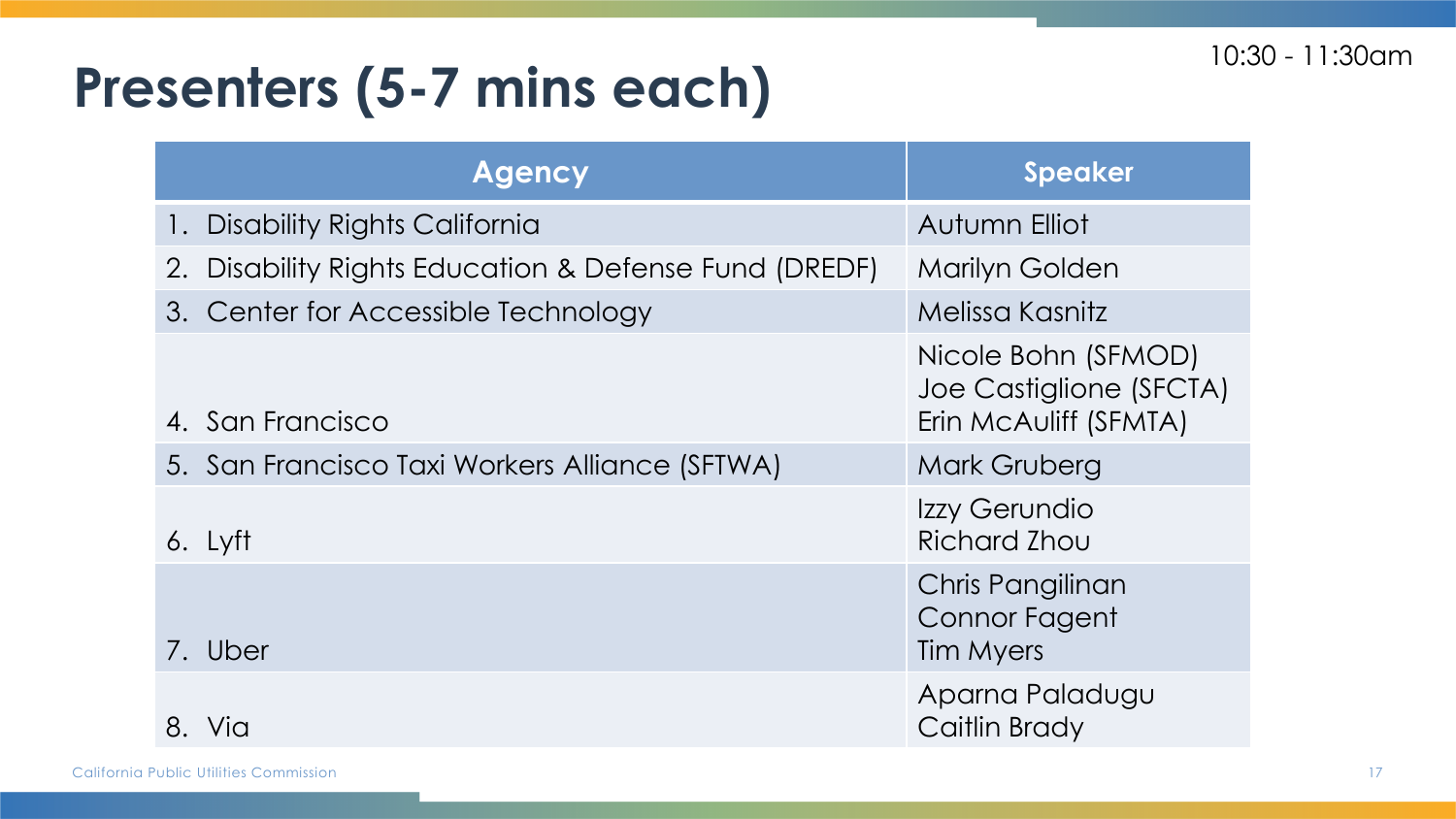## **Q&A on Presentations**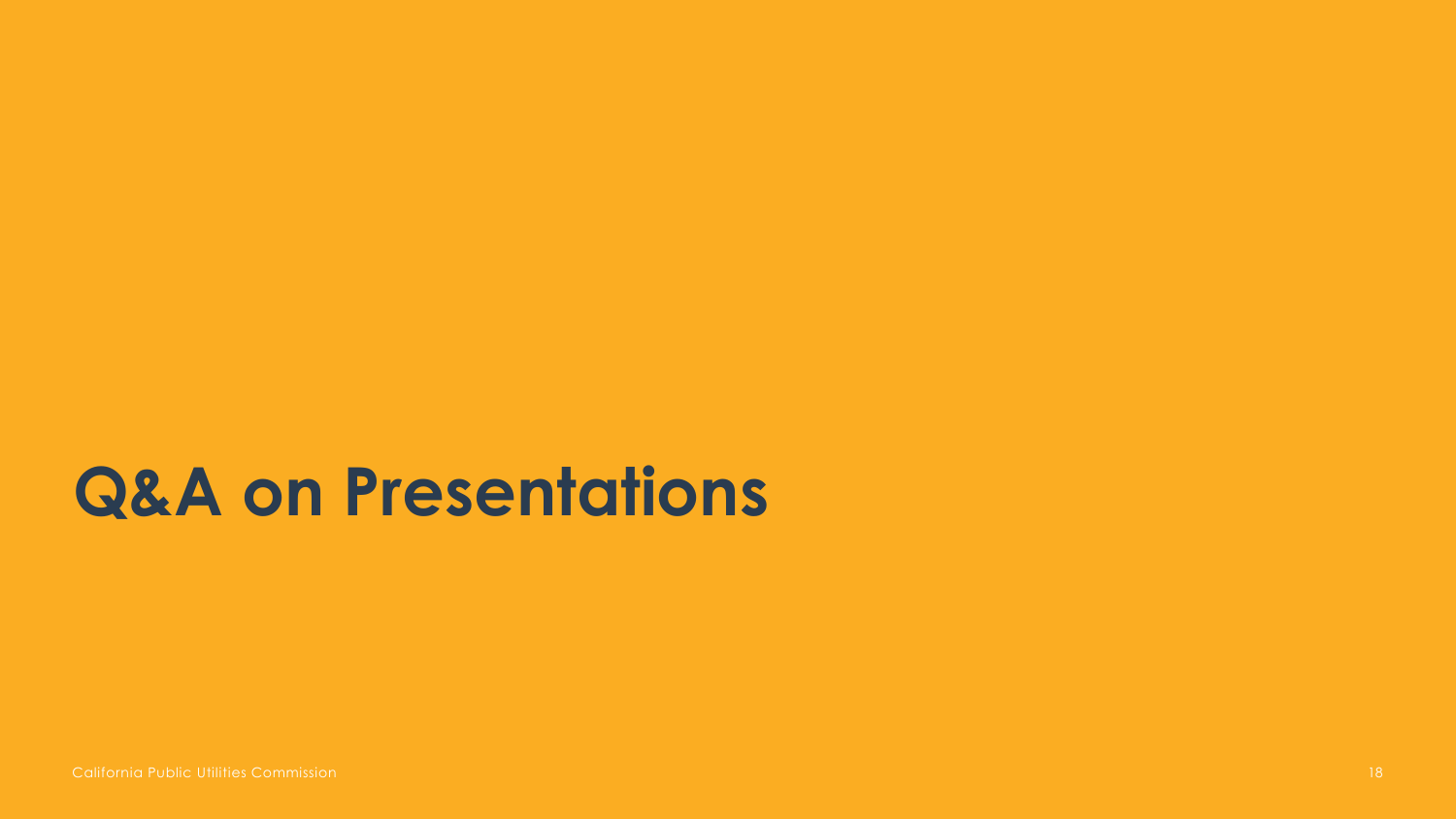### **Questions/Clarification on Proposals**

- **Staff will use the "raise hand" feature to field questions and comments. We will offer verbal questions first for anyone who cannot use the raise hand feature.**
- **If you cannot use the raise hand or chat box and cannot speak your question verbally, please email [tncaccess@cpuc.ca.gov](mailto:tncaccess@cpuc.ca.gov).**
- **The "raise hand" icon is located by clicking on the Participant tab or the emoji icon (image on next slide).**
- **Staff will monitor the raise hand feature and will unmute the individual selected.**
- **When called upon, please identify the organization you are affiliated with.**
- **After speaking please "lower hand".**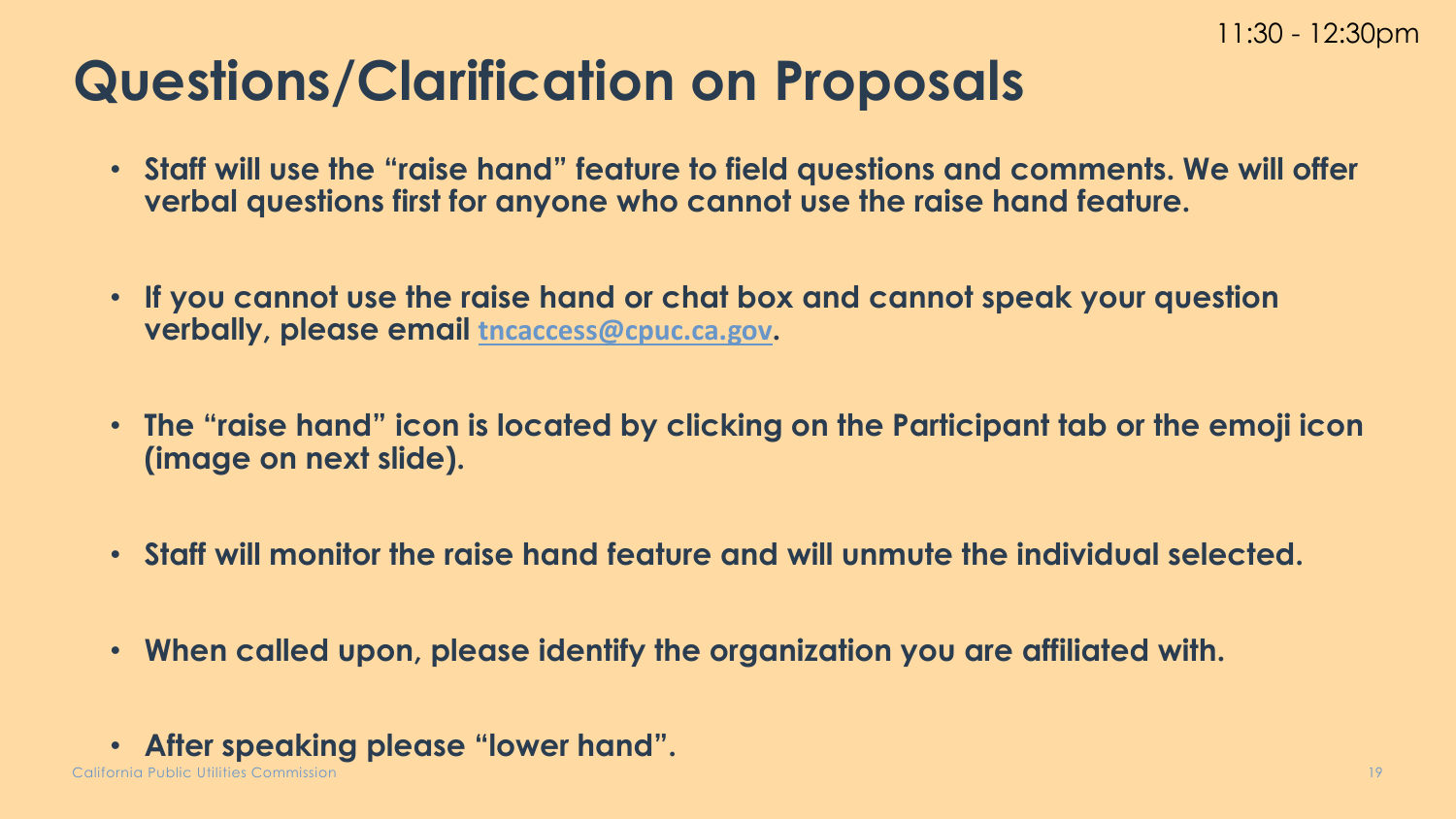#### 11:30 - 12:30pm

### **Questions/Clarification on Proposals**

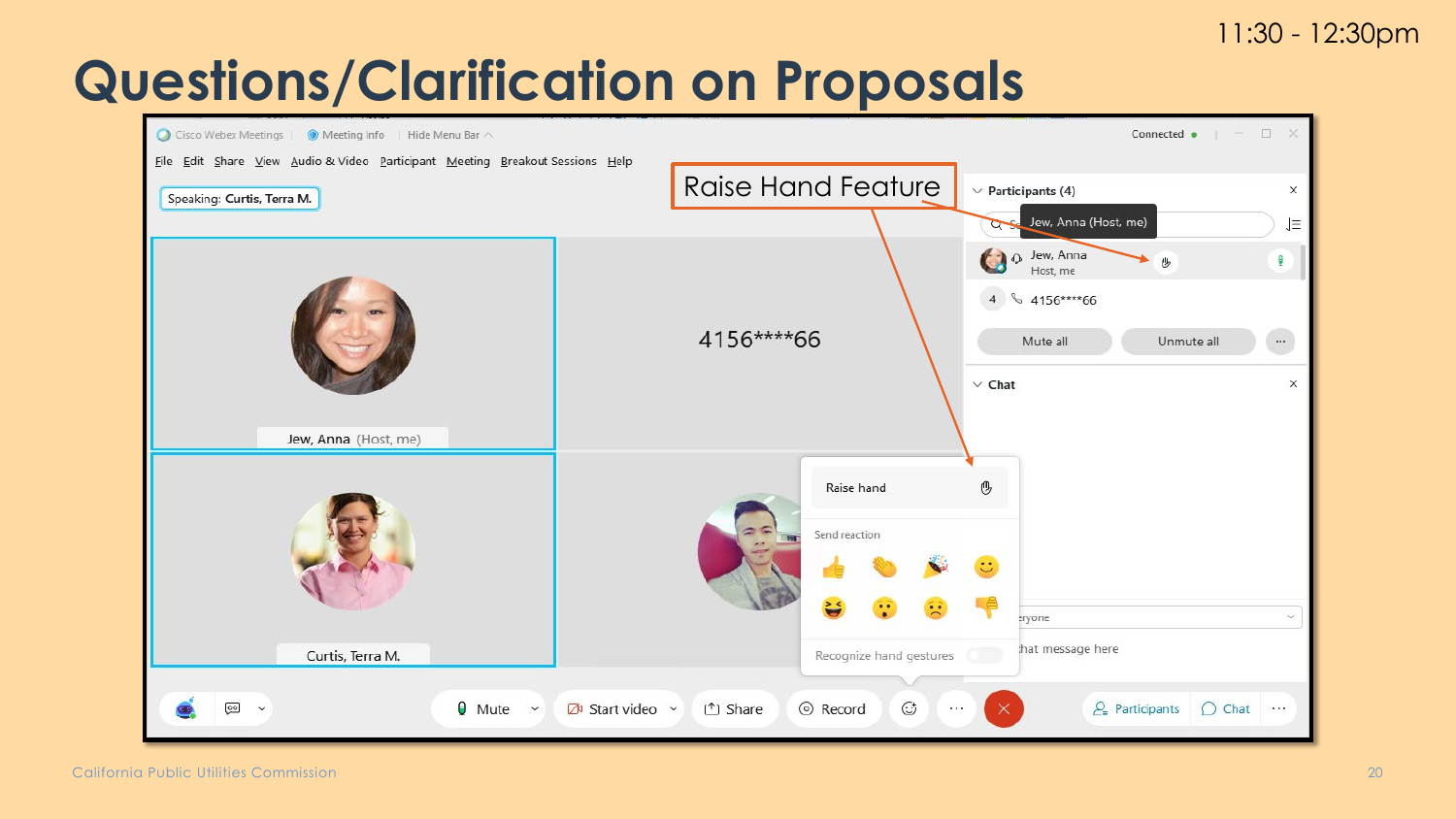# **Lunch Break**

12:30-1:00pm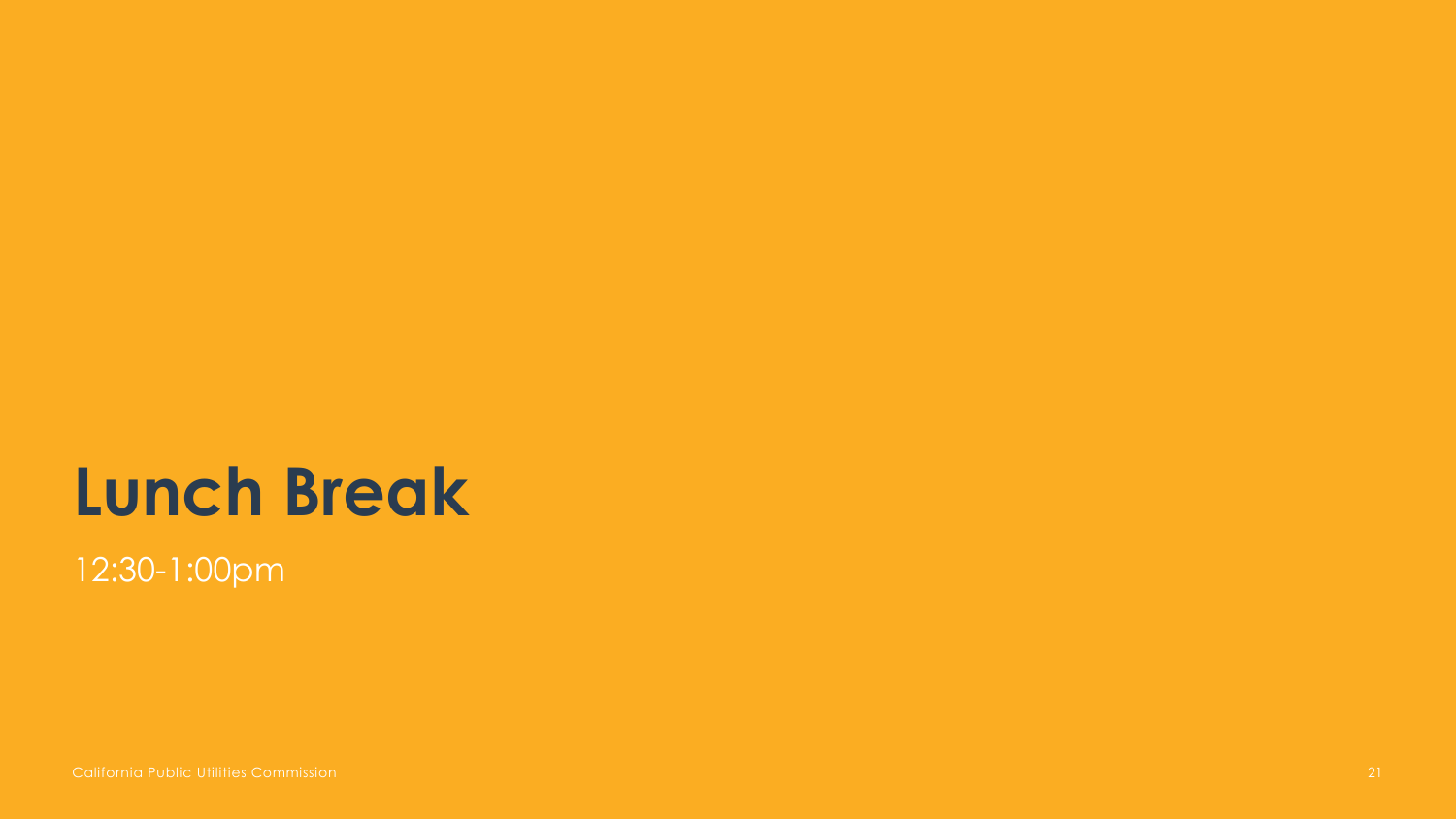Open discussion of each Scoping Memo question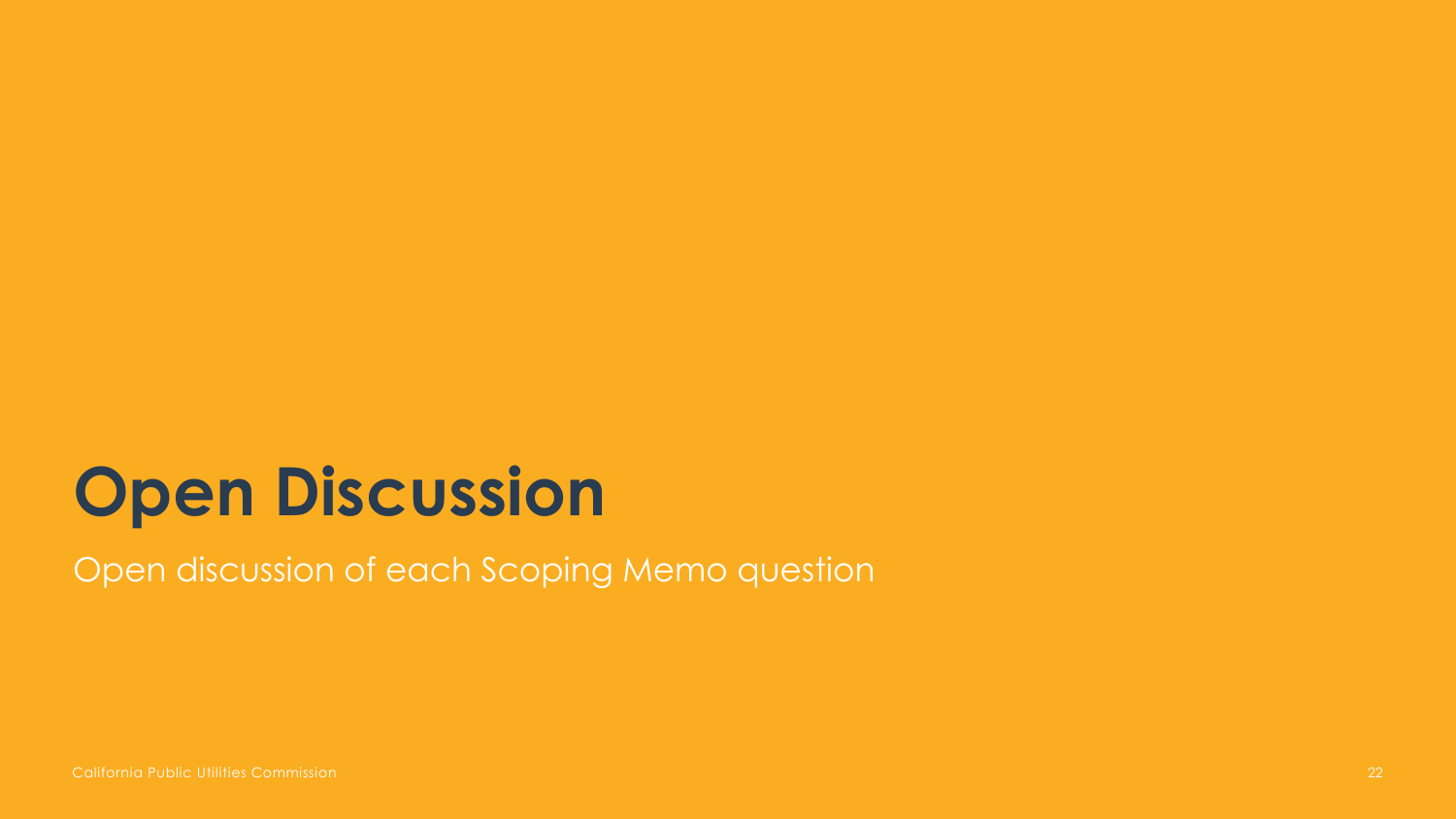- **Staff will use the "raise hand" feature to field questions and comments. We will offer verbal questions first for anyone who cannot use the raise hand feature.**
- **If you cannot use the raise hand or chat box and cannot speak your question verbally, please email [tncaccess@cpuc.ca.gov](mailto:tncaccess@cpuc.ca.gov).**
- **The "raise hand" icon is located by clicking on the Participant tab or the emoji icon (image on next slide).**
- **Staff will monitor the raise hand feature and will unmute the individual selected.**
- **When called upon, please identify the organization you are affiliated with.**
- **After speaking please "lower hand".**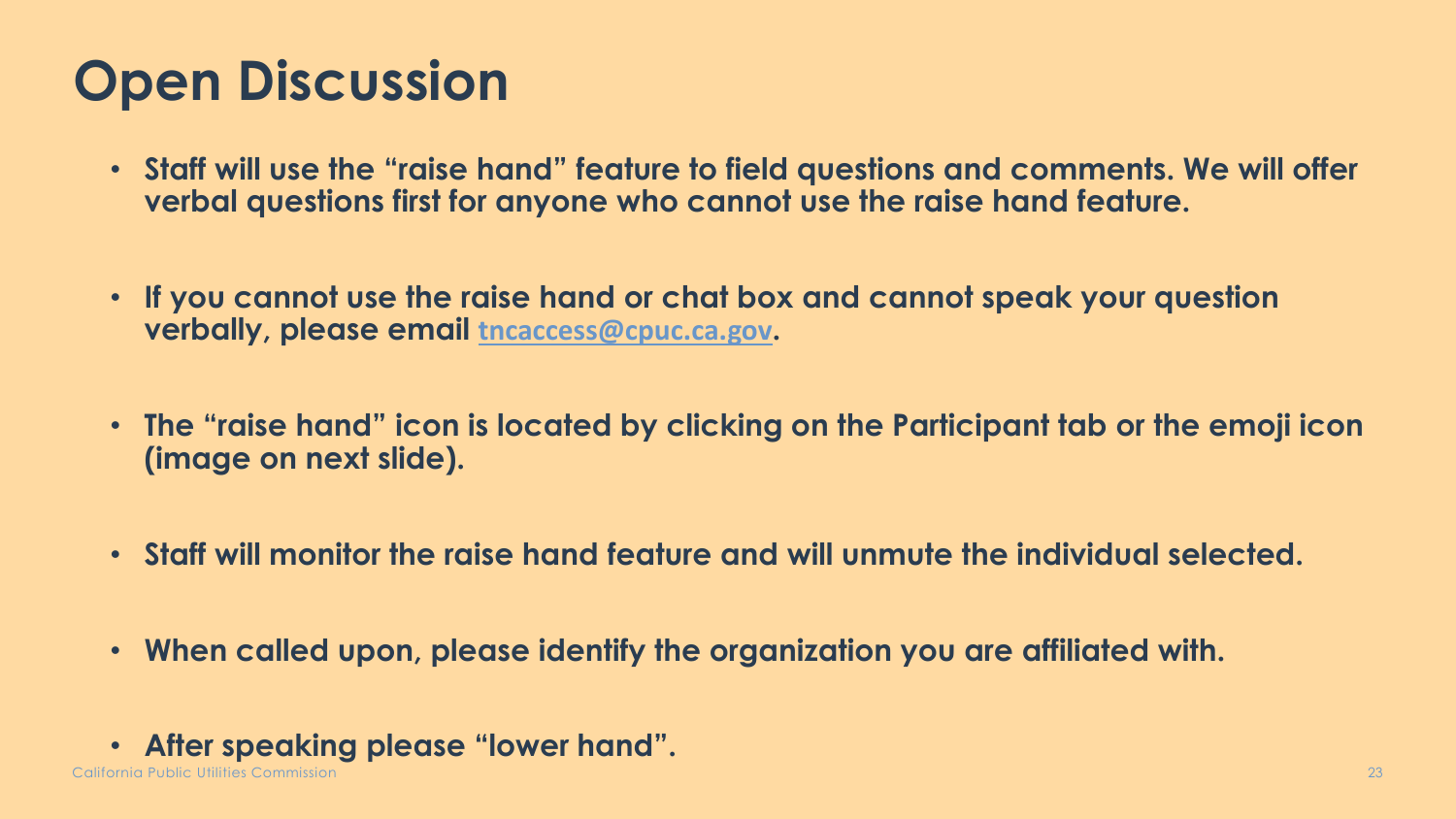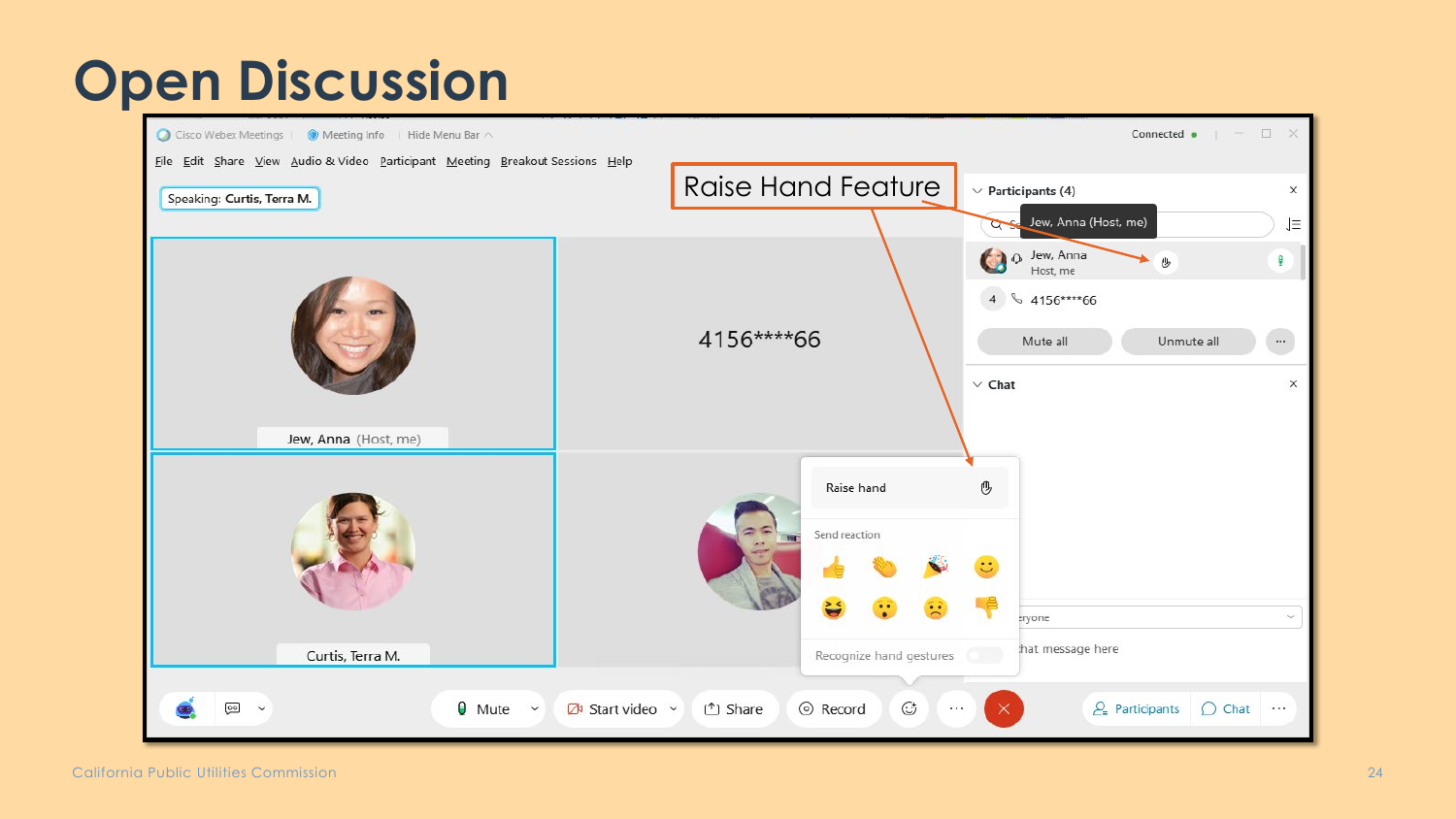#### **TNC Offset Requirements**

- 1(a). In consideration of CPED's report, what modifications should be made to the interim standards?
- 1(b). In addition to the requirements adopted in D.20-03-007 and D.21-03-005, what additional metrics should be adopted to demonstrate "improved level of service," if any (e.g., service area expansion, increased WAV availability)?
- 1(c). Should the Trip Completion Standard be modified to include a minimum baseline percentage or increasing benchmarks? Should the Trip Completion Standard take into account the Response Time Standards, and if so, how?  $\triangleright$  (See next slide for completed trips as % of total requested by TNCs)
- 1(d). How should the Commission evaluate these requirements if a TNC approaches or reaches a 100% trip completion rate or the Offset Time Standard?
- 1(e). What clarifications, if any, should be made with respect to the exclusion of passenger fares from eligible offset expenses?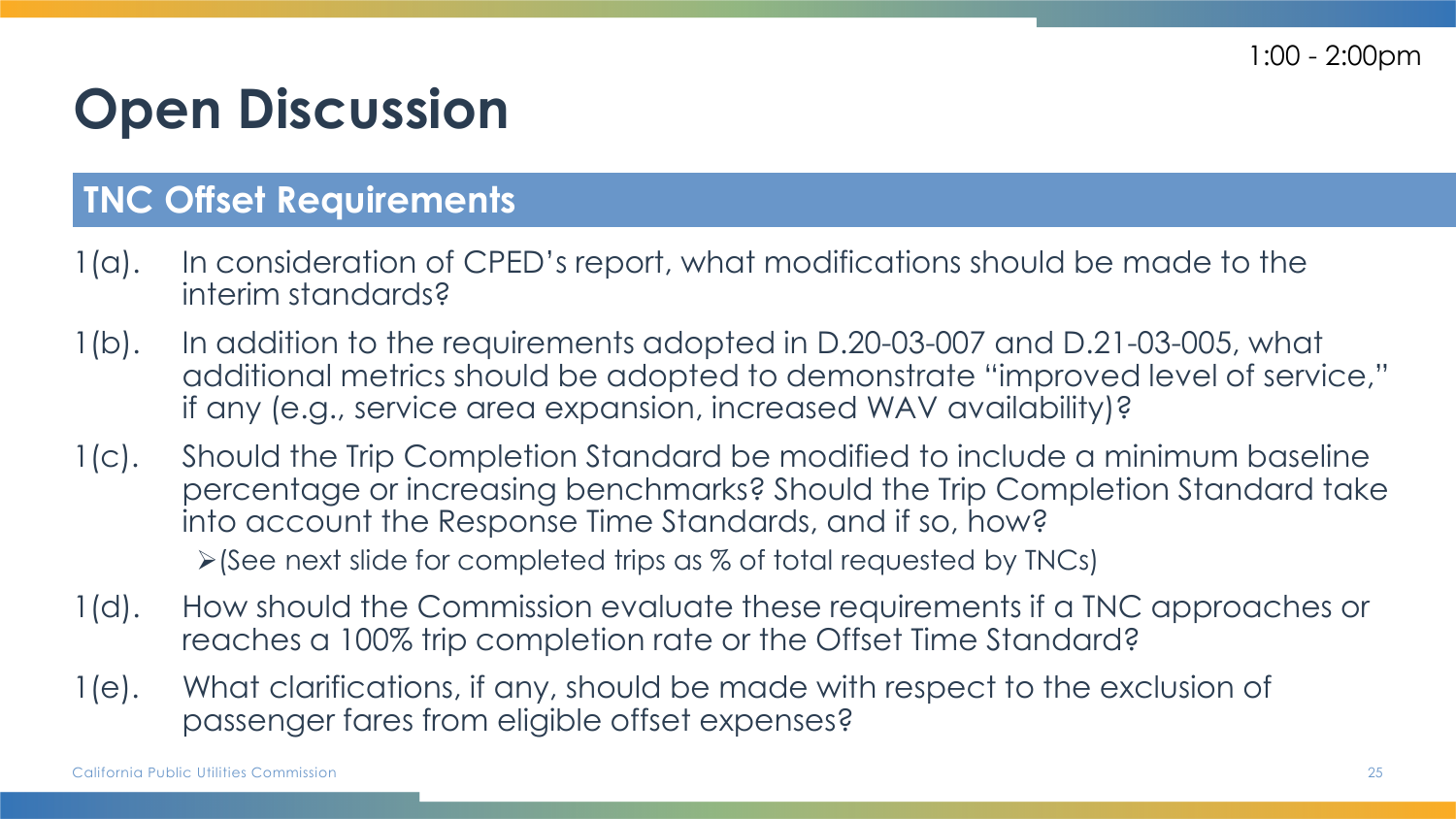## **Open Discussion (Cont.)**



See CPED's Response Time Report Figure 11 at 12 [here](https://docs.cpuc.ca.gov/SearchRes.aspx?docformat=ALL&docid=374635889).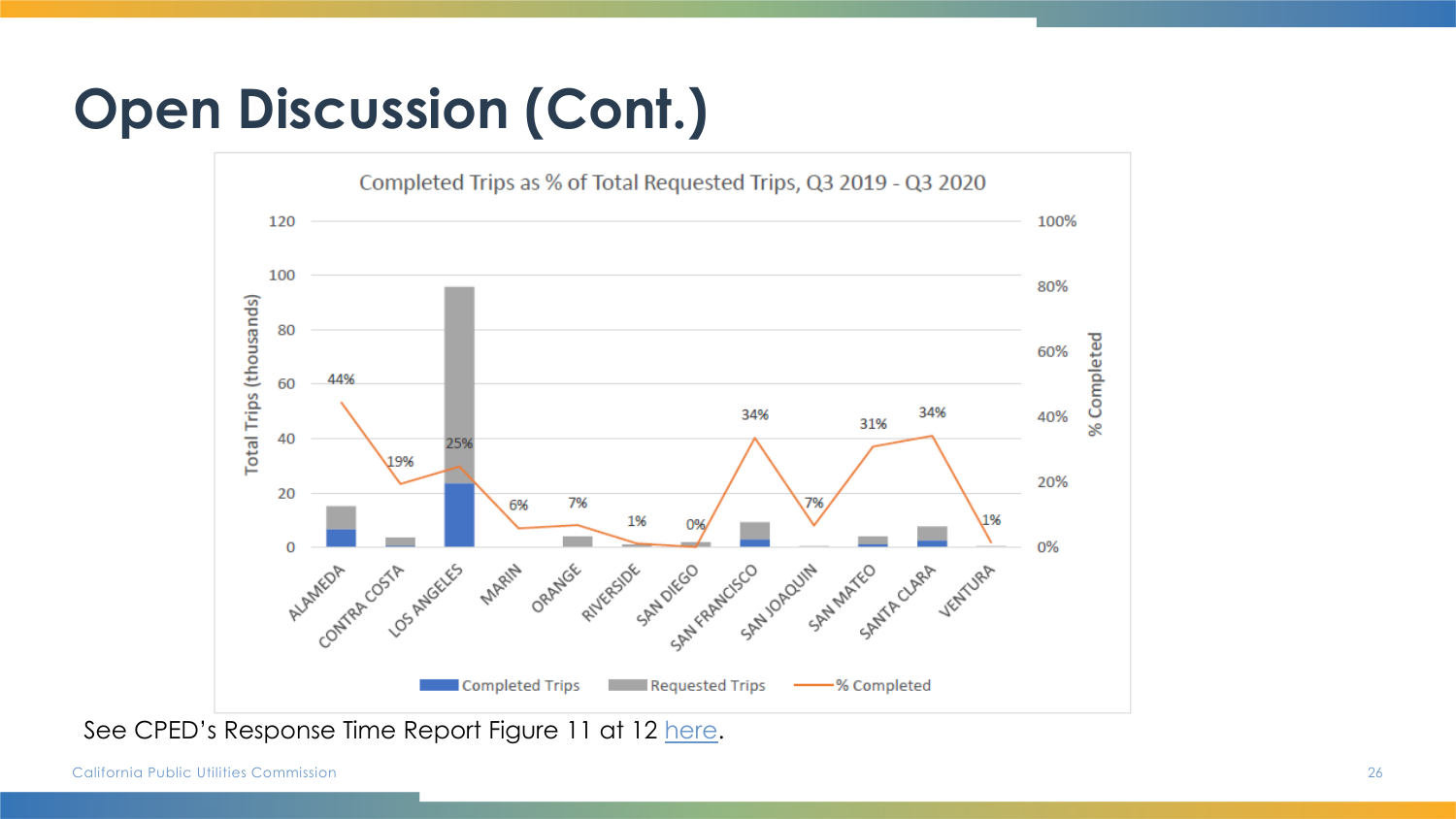2:00 - 3:00pm

### **Open Discussion (Cont.)**

#### **Access Fund Disbursement**

- 2(a). How can the Commission ensure that non-Commission jurisdictional transportation carriers demonstrate compliance with safety requirements akin to the requirements for a charter-party (TCP) permit?
- 2(b). Should an Access Provider "exception" be made for smaller TNCs that provide WAV services in a geographic area but do not meet the requirements for an offset or an exemption? If so, how should a "smaller TNC" be defined? How should a TNC demonstrate eligibility?
- 2(c). Should the requirement be modified so that a TNC that was previously providing WAV service in a geographic area cannot stop providing WAV service in that area in order to apply as an Access Provider? What modification should be adopted?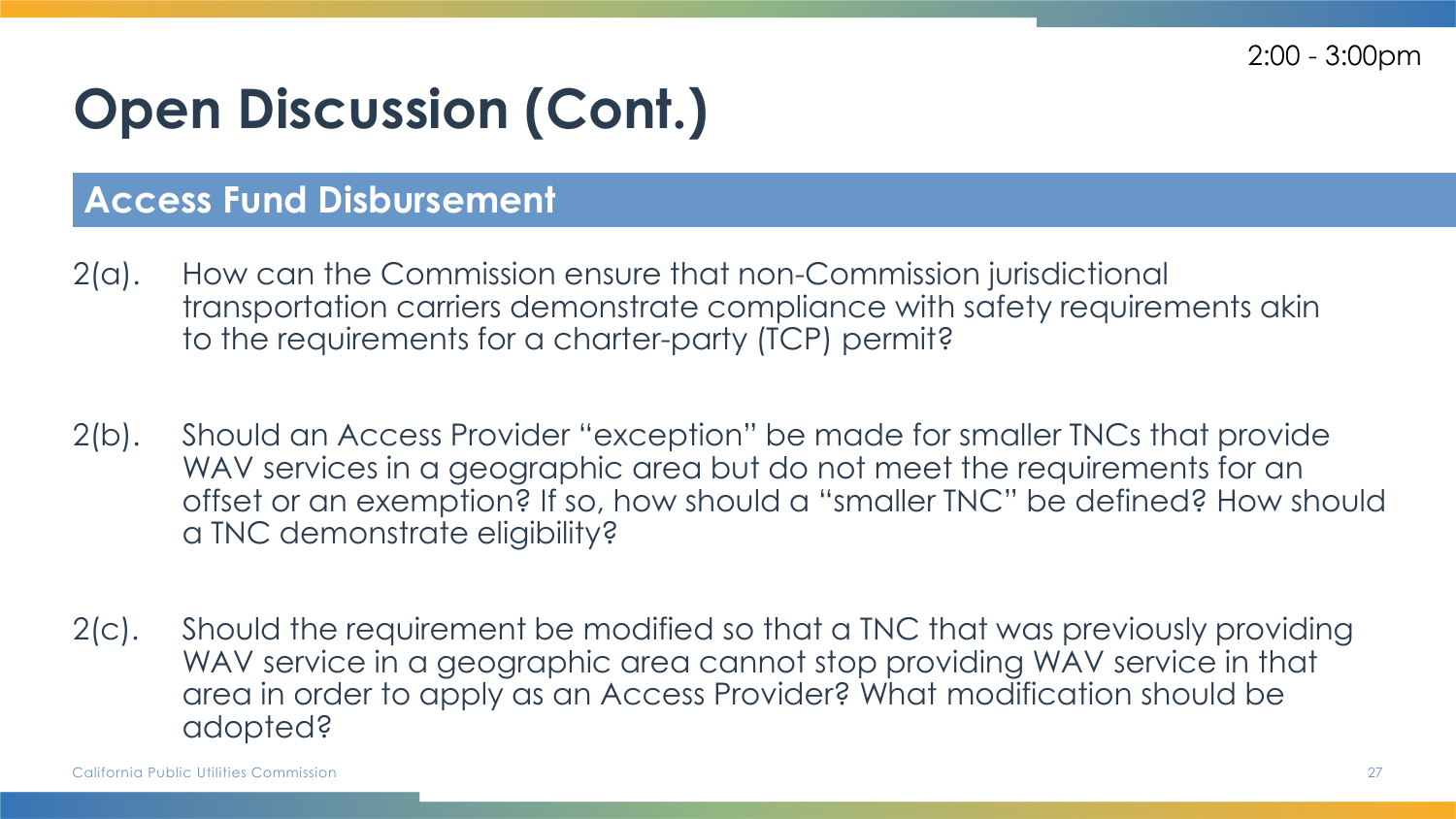## **10 Minute Break**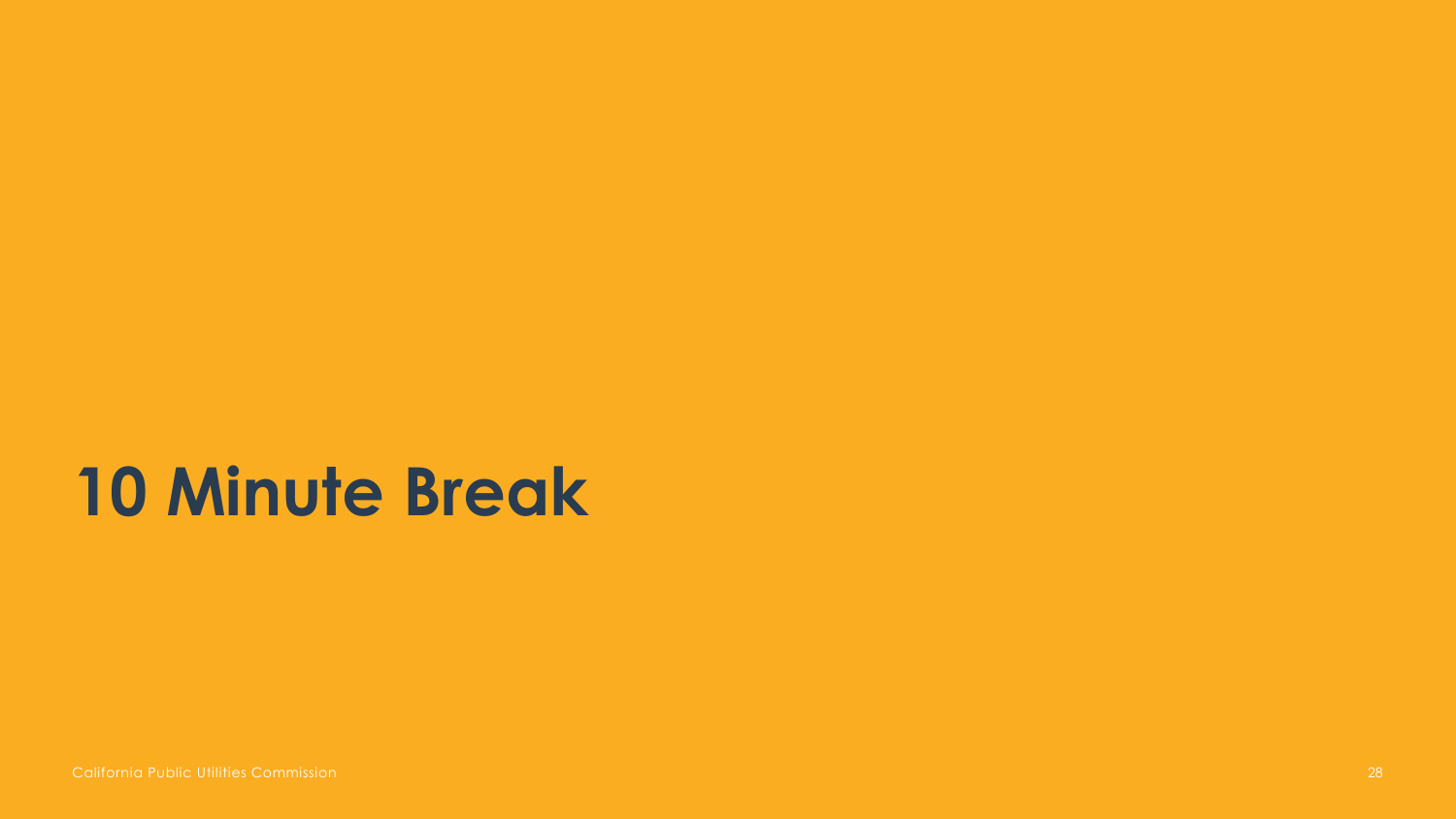3:10 - 3:40pm

## **Open Discussion (Cont.)**

#### **Additional TNC Accessibility Issues**

3(a). What issues, if any, should be addressed related to the accessibility needs of person with disabilities who do not require WAVs, including but not limited to, the needs of persons with hearing or vision impairments, person who require the assistance of service animals, and / or ambulatory persons with disabilities?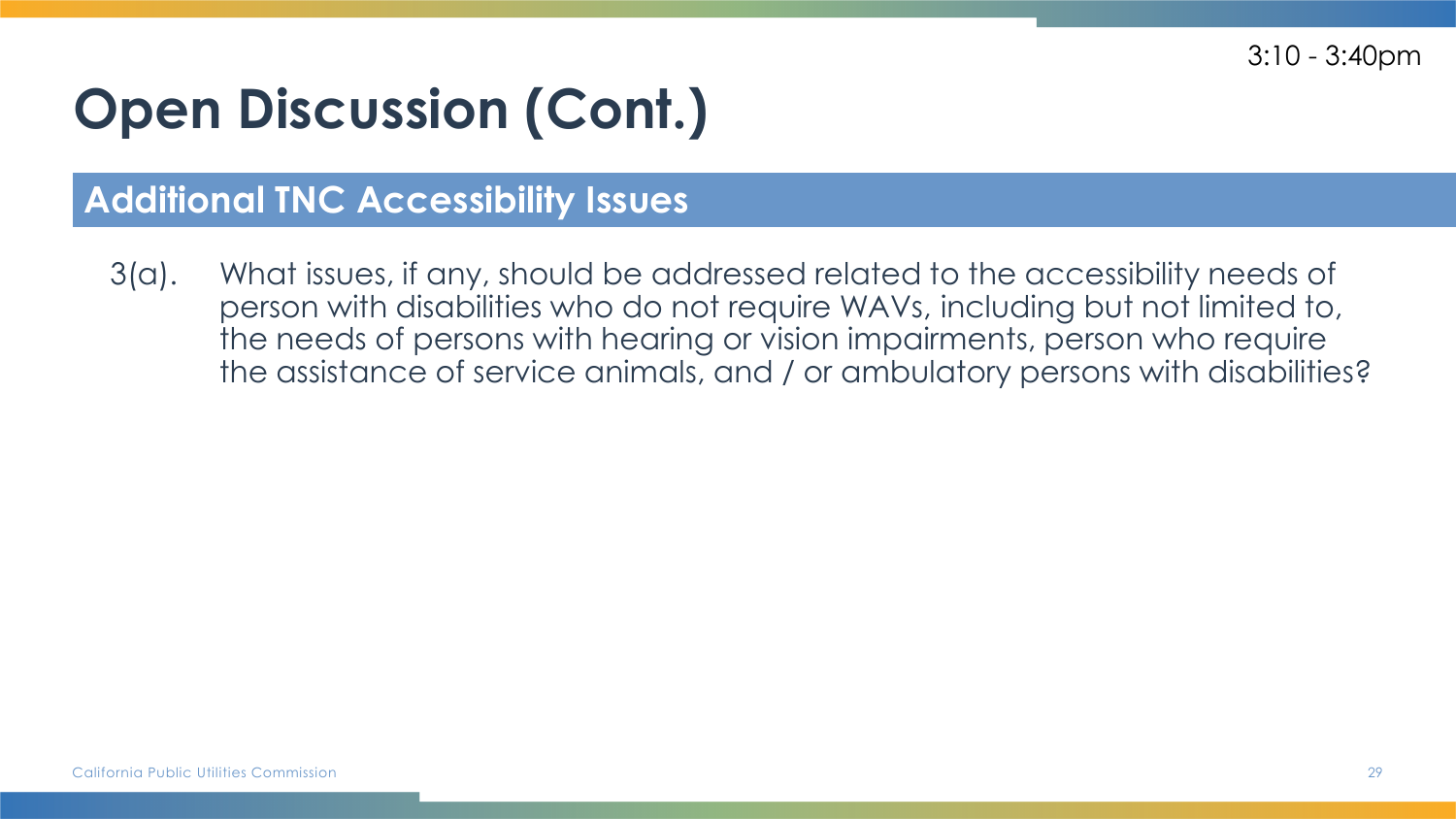3:40 - 4:00pm

### **Open Discussion (Cont.)**

#### **Yearly Benchmarks**

4(a). As provided in Public Utilities Code § 5440.5(a)(1)(J), yearly benchmarks shall include the "number of users requesting rides versus community WAV demand for each geographic area." How should "community WAV demand" be determined and defined?

#### **Other Time-Sensitive Issues**

5. Any other time-sensitive proposals raised by the Consumer Protection and Enforcement Division staff or parties.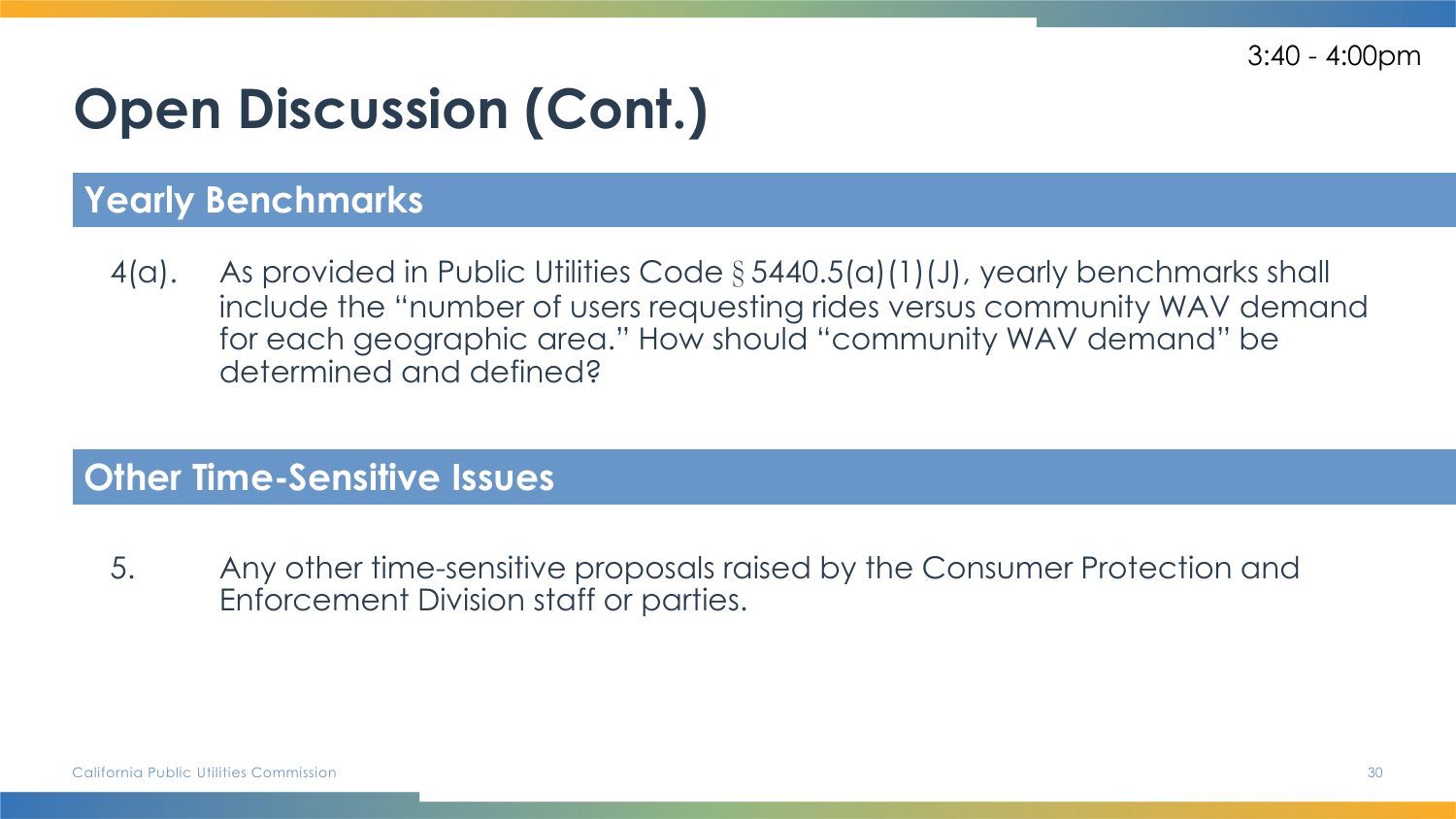# **Public Comments**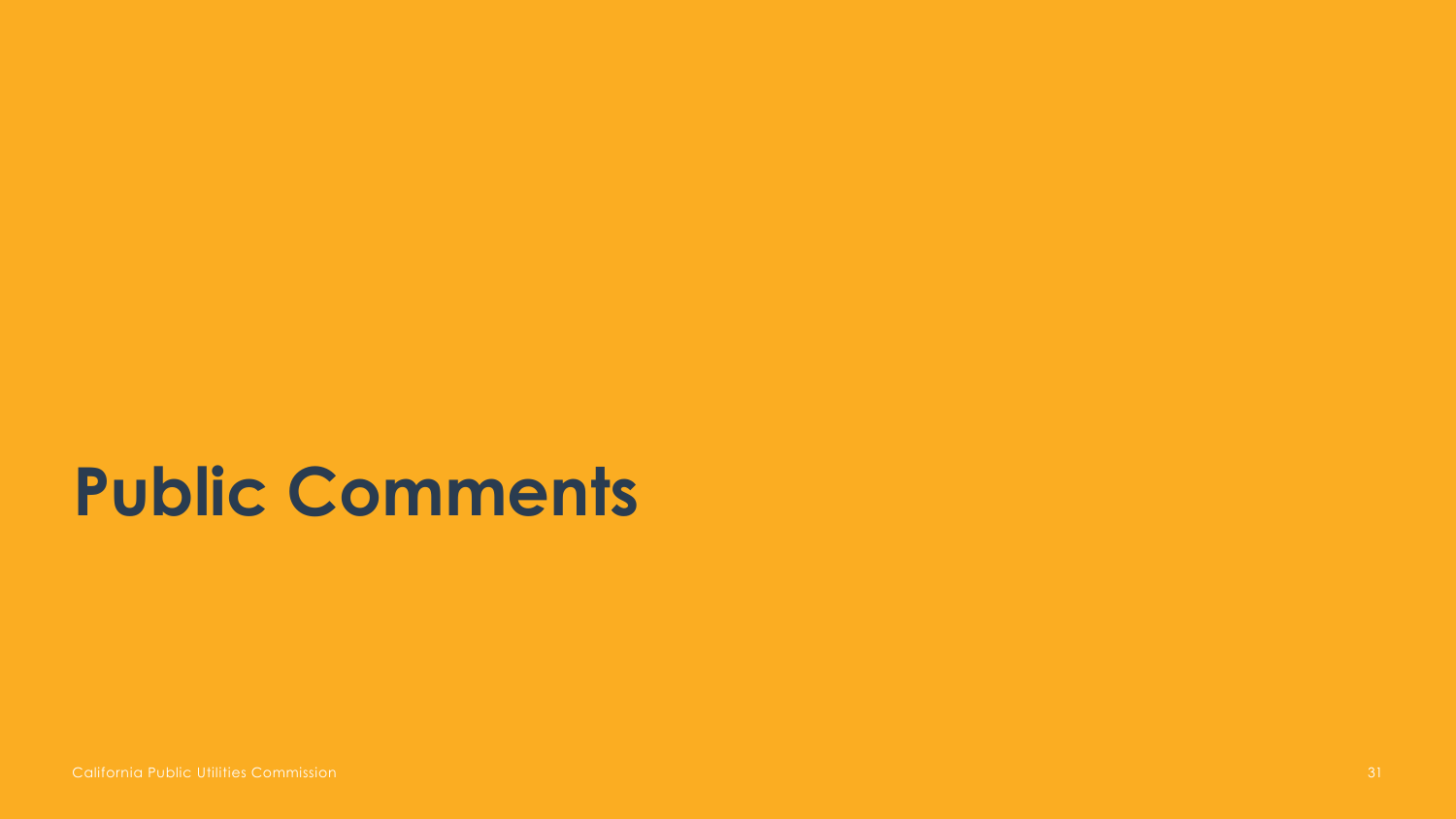### **Public Comment**

- **Staff will use the "raise hand" feature to field questions and comments. We will offer verbal questions first for anyone who cannot use the raise hand feature.**
- **If you cannot use the raise hand or chat box and cannot speak your question verbally, please email [tncaccess@cpuc.ca.gov](mailto:tncaccess@cpuc.ca.gov).**
- **The "raise hand" icon is located by clicking on the Participant tab or the emoji icon (image on next slide).**
- **Staff will monitor the raise hand feature and will unmute the individual selected.**
- **When called upon, please identify the organization you are affiliated with.**
- **After speaking please "lower hand".**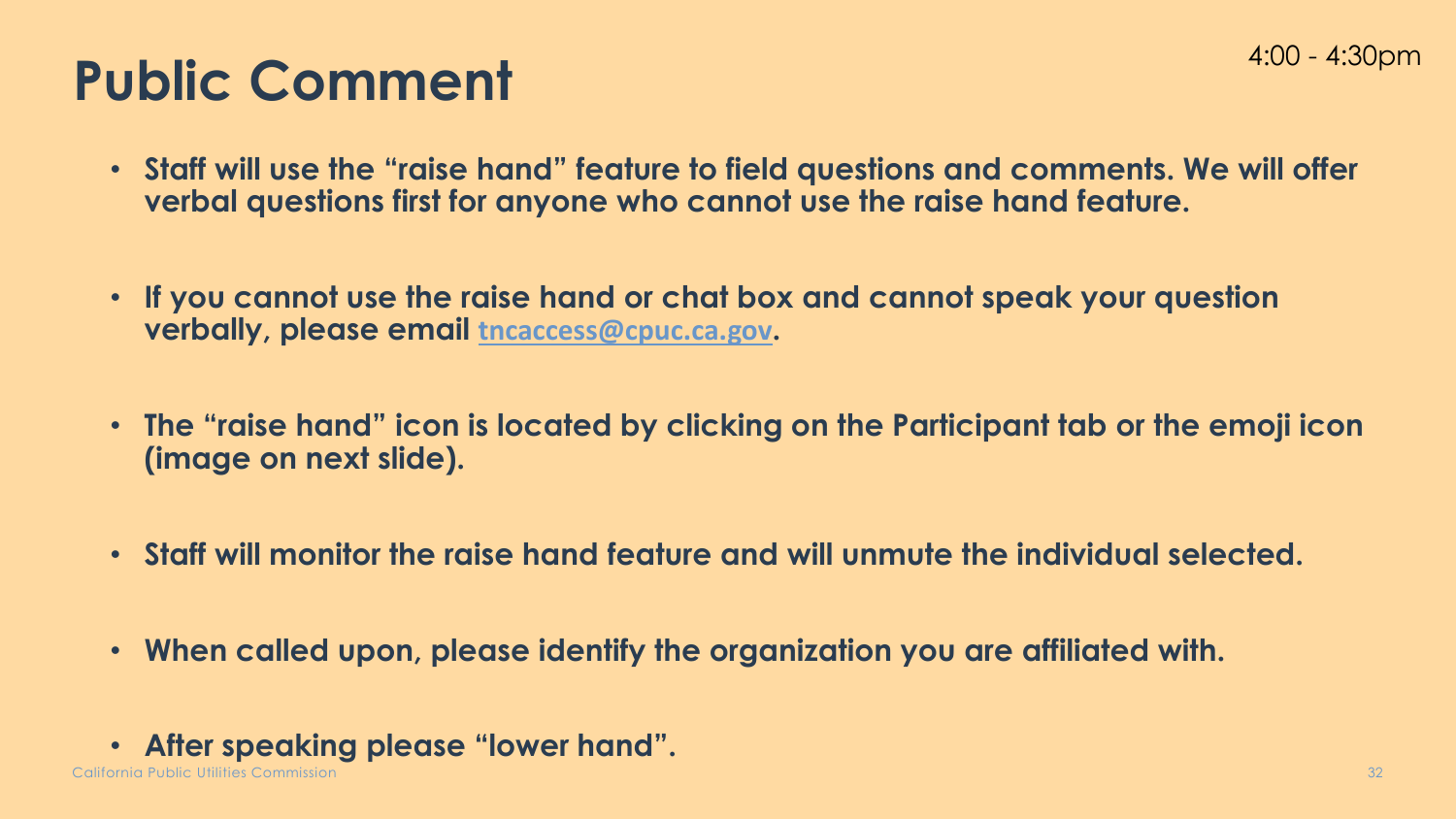#### 4:00 - 4:30pm

### **Public Comment**

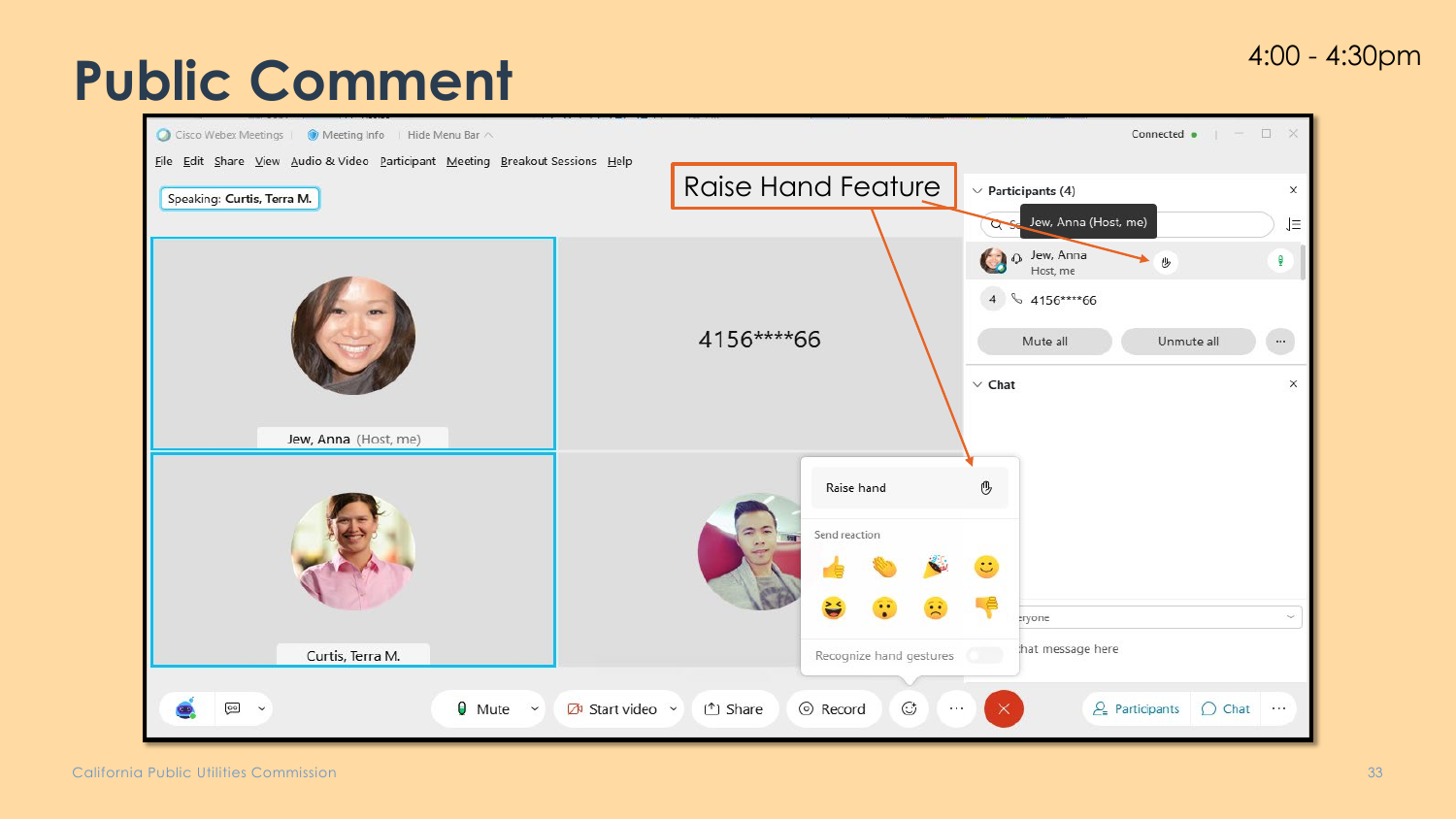#### **Track 4 Schedule**

| <b>Modified Track 4 Calendar</b>         |               |  |  |  |
|------------------------------------------|---------------|--|--|--|
| Workshop on Track 4 proposals            | May 11, 2021  |  |  |  |
| Revised Track 4 proposals due            | May 27, 2021  |  |  |  |
| Comments on proposals and workshop       | June 10, 2021 |  |  |  |
| Reply comments on proposals and workshop | June 21, 2021 |  |  |  |
| Proposed Decision on Track 4             | Q3 2021       |  |  |  |